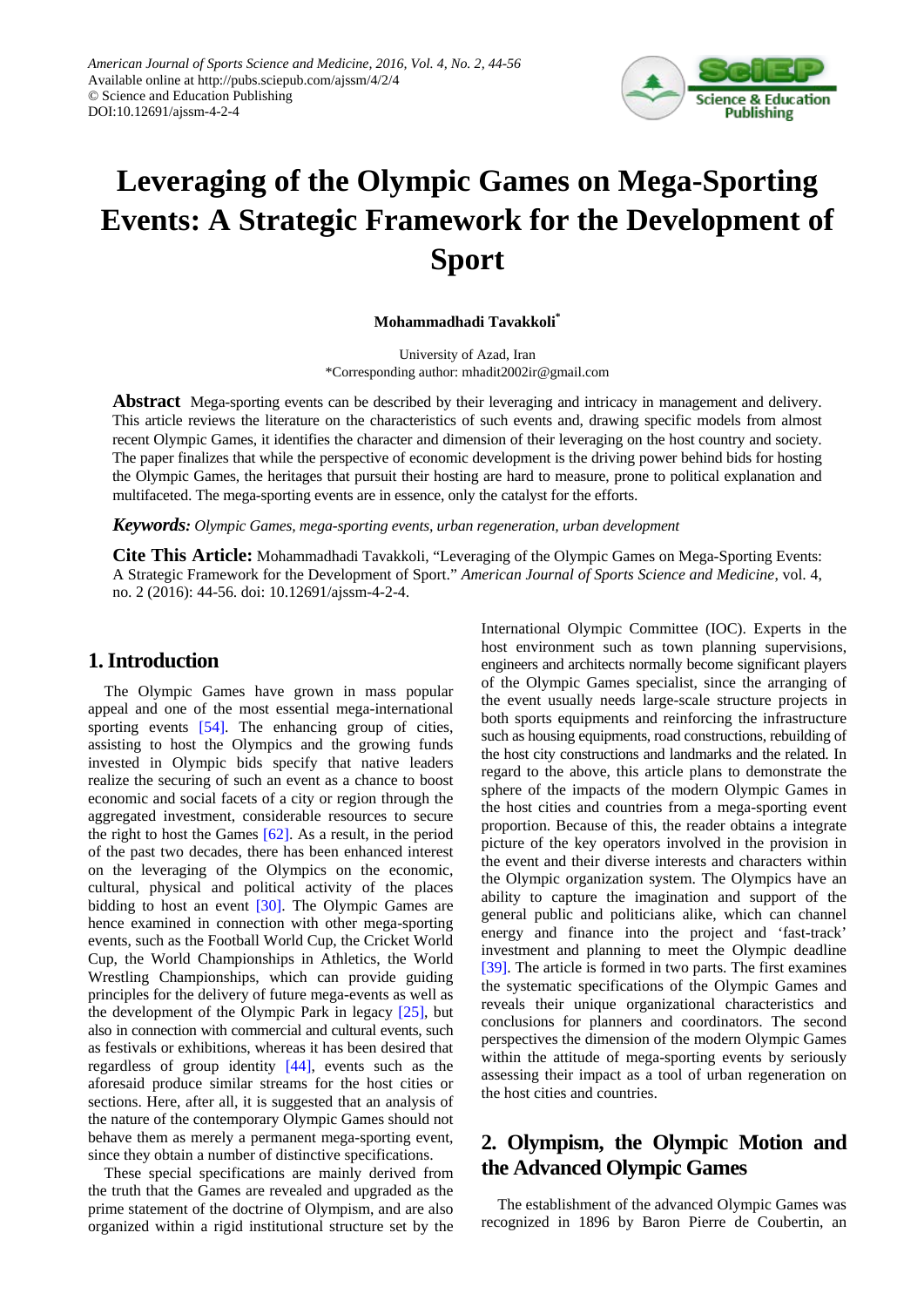insightful educator who claimed that international sport could foster a particular and collaborative tendency and even conduce to world peace [\[95\].](#page-11-0) The advanced Games, hence, were recreated as a statement of an ethics and wisdom, that Coubertin called Olympism. It has been declared that Olympism flourished from Coubertin's main goal of revitalizing the youth of France via a global ethics that could encompass sport for all males [\[4\].](#page-9-0) The Olympic Charter explains Olympism as a 'wisdom of life, uplifting and combining in an equilibrated whole the qualities of body, will and the notion' [\[59\],](#page-10-6) which, by combining sport with culture and education, attempts to create a way of life rely on the joy found in the endeavor, the educational worth of good example and regard for universal essential ethical doctrines. Accordingly, the aim of Olympism is to 'location everywhere sport at the duty of the symmetrical development of man, with a view to supporting the establishment of a peaceful community concerned with the maintenance of human dignity' (IOC Olympic Charter, 2010, Fundamental Principle 2; p.9).

The Olympic motion consists of the International Olympic Committee, the Government bodies, the National Olympic Committees, the International Federations and all the associations, clubs and individuals consisting of them. The International Olympic Committee is the main power of the Olympic movement, including 127 members drawn from almost broad types of countries. Members are determined by the IOC solely, and more particularly by board members or President [\[68\].](#page-10-7) This committee also keeps the power to choose the city to point the Olympics. There is no query that modern societies place a high premium on the perfections of Olympism. Nevertheless, the establishment of the Olympic Games, which is the most outstanding, moreover, the Olympics have been professionalized and reinforced in the 'ceremonials', expression of Olympism, has also acquired significant assessment, exclusively throughout the past couple of years [\[45\].](#page-10-8) The emphasis of the assessment has been the Olympic activity—that is, the international sport solidarity which has taken from Olympism, and specifically the International Olympic Committee, which has optimum control of it. Patterns of such assessment include disclosures about corruption in the upper classifications of the activity, doping and the significant commercialization and commodification of the athletes and the event[s \[66\].](#page-10-9)

The organization of the Olympic Games is integrated and sustainable system which has as its central fundamental the Organizing Committee. In contemporary years the Olympic Games have become an economically remarkable event, essentially as a result of the growing financial investment of sports and political interest. Since Atlanta, the profitable trading and investment in the Olympic Games has enhanced dramatically [\[78\].](#page-11-1) For instance, the television rights revenues for the London 2012 Games US\$ 2.8 billion [\[85\],](#page-11-2) although for the Athens 2004 Olympic Games the television rights holders are because of the pay a predicted overall for the USA\$ 1.4 billion [\[41\].](#page-10-10) In regard of this economic success and in expectation of its prolongation, the International Olympic Committee reinforced a substantial growth of the size of the Olympic Games. [Table 1](#page-1-0) shows after 1996 most of the Summer Olympic Competitions have been held in the host cities were more extensive than the previous one, by reason of numbers of matches and the sport participating athletes.

<span id="page-1-0"></span>

| Table 1. The Development of the Summer Olympic Games |                |                 |               |               |  |
|------------------------------------------------------|----------------|-----------------|---------------|---------------|--|
| <b>Games</b>                                         | <b>Nations</b> | <b>Athletes</b> | <b>Sports</b> | <b>Events</b> |  |
| 1996                                                 | 197            | 10.320          | 26            | 271           |  |
| 2000                                                 | 199            | 10.651          | 28            | 300           |  |
| 2004                                                 | 202            | 10.625          | 28            | 301           |  |
| 2008                                                 | 204            | 11,028          | 28            | 302           |  |
| 2012                                                 | 205            | 10,700          | 26            | 302           |  |
|                                                      | .<br>.         |                 |               |               |  |

Source: Adapted from the IOC (2012).

The International Olympic Committee's main exertion of ability, however, integrity is depending on its economic control over the Games. It has been considered that this command was constricted significantly after the organizing board for the 1996 Atlanta's games strongly indicated how the Games could be organized to magnify income from television rights, sponsorship and marketing, and make a financial surplus over costs [\[143\].](#page-12-0) The IOC now specifies in detail the nature of the event on reflection of its financing and contributes nearly 65% to an organizing committee's budget. The asset coming into the Olympic activity often reaches exceptional amounts, mainly if we presume that the television rights contracts alone for each Game usually surpass \$1 billion [\[127\].](#page-11-3)

# **3. Describing Mega-Events**

The early step in describing mega-sporting events is to consider them within the area of other non-mega events like most of the relevant research and analysis integrates events of different types (e.g. economic, cultural). Thus, the key issue to be addressed is the recognition of the criteria by which mega-events in general should be defined. In other words, the central question is: 'How are mega-events recognizable from other events?' A megaevent can be observed in two main aspects: first, with respect to its specific characteristics—that is, primarily its period and its size (i.e. number of participants and spectators, number of individual meetings, and levels of organizational difficulty); and second, in connection with its external characteristics, which mostly take detail of its media and tourism fascinating, and its effect on the host city [\[96\];](#page-11-4) The resultant wide-ranging discussion of role models, fallen heroes, celebrity, and nude calendars is undeniably relevant to the place of the Olympics in contemporary society [\[88\].](#page-11-5) For instance, in Australia in 1998, events with confined period and media fascinating made a larger economic allotment than other longerlasting events with larger television audiences. Thus, mega events are usually discovered as having an impact on local tourism and economy—for athletes the biggest stage of all is the medal podium, this is where ceremony shines a spotlight on performanc[e \[1\].](#page-9-1)

Expenses on equipment and infrastructure development, also revenue from visitor spending considerable time in the host area, tickets and media coverage, prestige, form the guideline of the volume of mega-event assess. However, in light of even further, it has also become obvious that mega-events can be evaluated as tools of government policy or statements of political ideologies, is about creating a positive image of the city and attracting tourists and more investment [\[102\].](#page-11-6) In addition, megaevents can be determined in terms of their role in the method of capital aggregation through corporate supports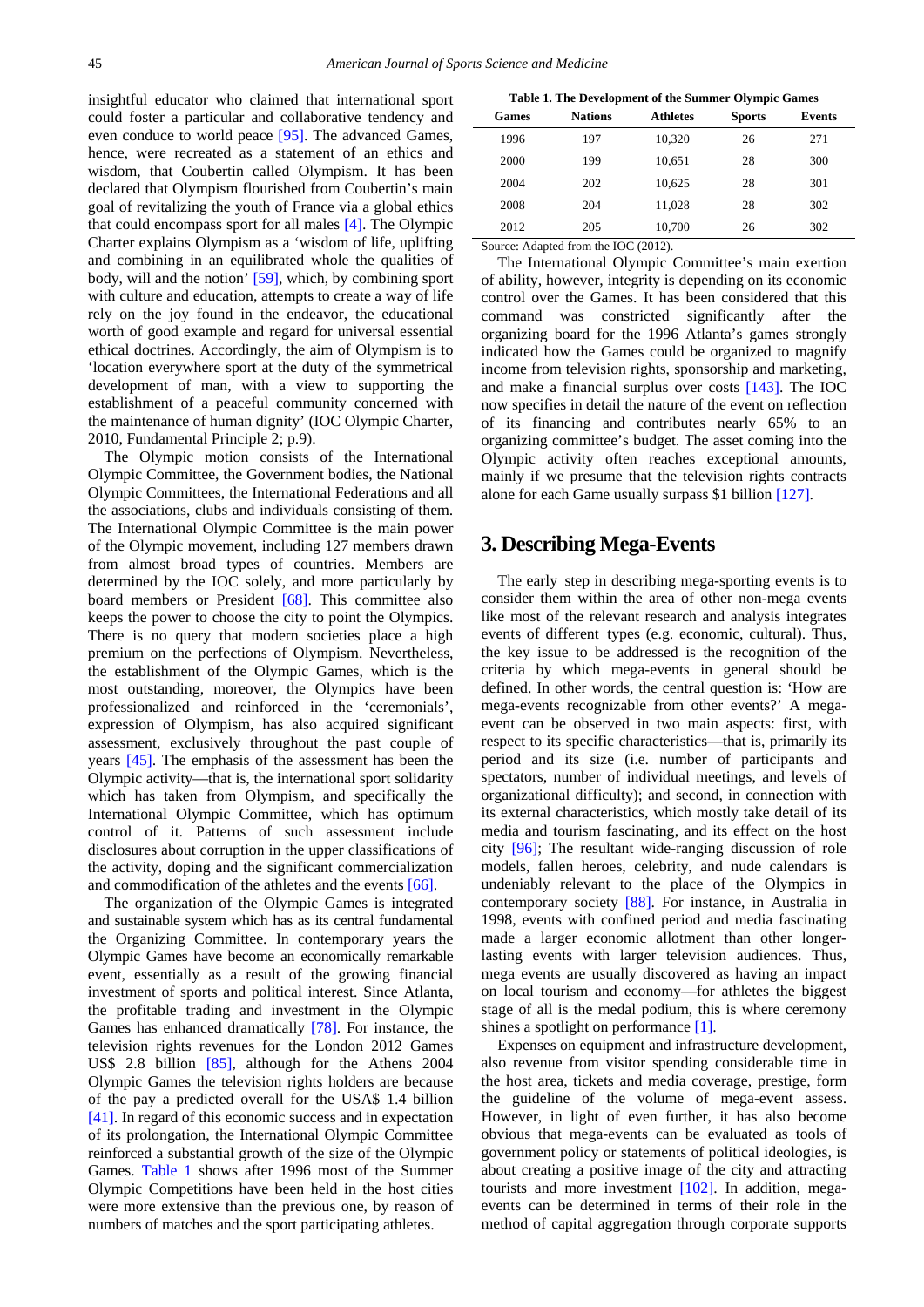and media audiences [\[120\].](#page-11-7) Mega-events have also earned attention in relation to the urban growths involved, such as the modeling of landmark structures and the revival of urban space [\[139\],](#page-12-1) with specific examples being the broad waterfront development in Athens for the 2004 Olympics, and the refurbishment of the east village in Stratford, east London for the 2012 Olympics [\[136\].](#page-12-2) Evidently, hence, authors' endeavors to specify the criteria for explaining a mega-event reflect the spheres of their interests, which, it is said above; mostly focus on their external specifications and impact. Major attention has been paid to the altercation that the length of media coverage and exclusively television coverage, and the associated attraction of sponsorship decide whether an event may be clarified as a mega-event or no[t \[105\].](#page-11-8)

Meanwhile the rates of media attractiveness have been the axis of many mega-events analyses, [\[8\]](#page-9-2) appropriate cases declare that this criterion alone cannot reveal the position of a mega-event. Sheffield 1991 World University Games (Universiade) for instance, had Local press Regional news programmes insignificant media interest and low connected sponsorship, therefore creating an utmost debt for the organizers [\[38\].](#page-10-11) After all, this event had a significant economic impact on the city of Sheffield and was also the starting-point of a continuous regeneration of the city, which has regularly created a high-facet sporting image within the UK [\[47\].](#page-10-12) Similarly, the 1994 Brisbane World Masters Games which cost Brisbane A\$2.8 million to put on but generated a massive A\$50.6 million of additional economic activity made a bigger economic contribution [\[48\]](#page-10-13) than other more prestigious events for instance the Formula One Grand Prix \$420 million or the Australian Tennis Open \$366 million, [\[65\]](#page-10-14) while having the lowest estimated television audience 290 million, 480 million and 570 million respectively.

However, the media-related prospect of events is rarely overlooked when authors' intent to classify an event, the focus is certainly placed upon the consequences of an event on the host city, area or even country [\[35\].](#page-10-15) The criteria, [\[121\]](#page-11-9) for deciding a mega-event should be attempt in the effects, essentially in terms of economic ones; the event has on the cities that point them. In more feature, [\[33\]](#page-10-16) indicated that mega-events need to have an extraordinary impact on the host area in terms of one or more of the following: tourist volumes; visitor expenditures; publicity leading to a heightened awareness and a more positive image; and related infrastructural and organizational developments that substantially increase the destination's capacity and attractiveness.

Furthermore, it is accepted within the related literature that cities' influences behind the resolution to stage a large-scale event are its possible positive outcomes [\[87\],](#page-11-10) and primarily its allotment to economic progress and urban regeneration—the Olympics will be the regeneration of a whole community for the straight benefit of everyone who lives there  $[86]$ . Dunn & McGuirk  $[36]$ propose that the hosting of mega and large-scale events has turn into global necessity of competition between nations, zones and even particular cities, which attempt to absorb international investment. Particularly, they propose that 'location-competition' and 'location-marketing' are the results of universal contest and capital activity in the modern borderless world [\[56\].](#page-10-18) In this regard, the internationalization of capital can help create a symbolic focus of commonality as a shape of 'place marketing' for internal investment [\[138\].](#page-12-3) Obviously, cities and regions are presently becoming progressively interested with encouraging long-term local economic improvement within their own boundaries [\[23\],](#page-10-19) during the last two decades, which requires various models of reorganizing of the city, area or even country, such as physical reorganizing that boosts the repackaging and sustainable ideas of the location's character [\[97\].](#page-11-12) Relating to the community acceptance for positive long-term social benefits, the transport portion of what he address 'hallmark events', such as the Olympics, to planning for urban regeneration is firmly associated with 'post-Fordism' and with the appropriate transitions from industrial to post-industrial society and from modernity to post-modernity [\[46,80\].](#page-10-20) Furthermore, mega-events as one of the main outcome of post modern society and a pivot method by which cities declare their identity, boost their dignity and advertise their position on the global phase [\[53\].](#page-10-21) The baseline, hence, is that both globalization and the economic restructuring of cities have been strong factors in improving the attractiveness of mega-events as catalysts to urban economic development [\[61,82,103\].](#page-10-22) It has been declared, for example, that the economic downfall of old manufacturing cities such as Manchester and Berlin in a post-Fordist domain caused to the conceptualization of its 2000 Olympic bid as a gadget of urban modification in what was billed as the 'modification Games' [\[22,52\].](#page-10-23)

<span id="page-2-0"></span>

| <b>Athens 2004 Summer Olympics</b>           | <b>Beijing 2008 Summer Olympics</b> |  |
|----------------------------------------------|-------------------------------------|--|
| 202 National Olympic Committees,             | 204 National Olympic Committees,    |  |
| 10,625 Athletes                              | 11,468 athletes                     |  |
| 300 Events,                                  | 302 Events.                         |  |
| 113,000 Volunteers, paid staff & contractors | 100,000 volunteers.                 |  |
| 21,600 Media (5,600 Written Press,           | 20,809 Media (5,231 Writing Press,  |  |
| 16,000 Broadcasters)                         | 15.578 Broadcasters)                |  |
| (Source: $[14,70,134]$ .                     |                                     |  |

**Table 2. Olympic Family Attendances in the Recent Summer Olympics**

Mega-sporting events comprises specialist world-rank international sports competitions e.g. the world cup competitions in soccer, world cup cricket, grand slam tennis tournaments such as Wimbledon and US open, Tour De France for annual multiple stage bicycle race and New York City marathon that is the largest marathon in the world [\[94\].](#page-11-13) Such mega-sporting events prepare great chances for areas and cities to present universally contest to renew contribution in host cities by projecting a positive image of the city, moreover, stadiums are being developed in host cities as well [\[49\].](#page-10-24) Through the activities of place-competition and the reconstitute they boost, regions and cities can advantage in the long term in changing the positions, powers and scales of operation of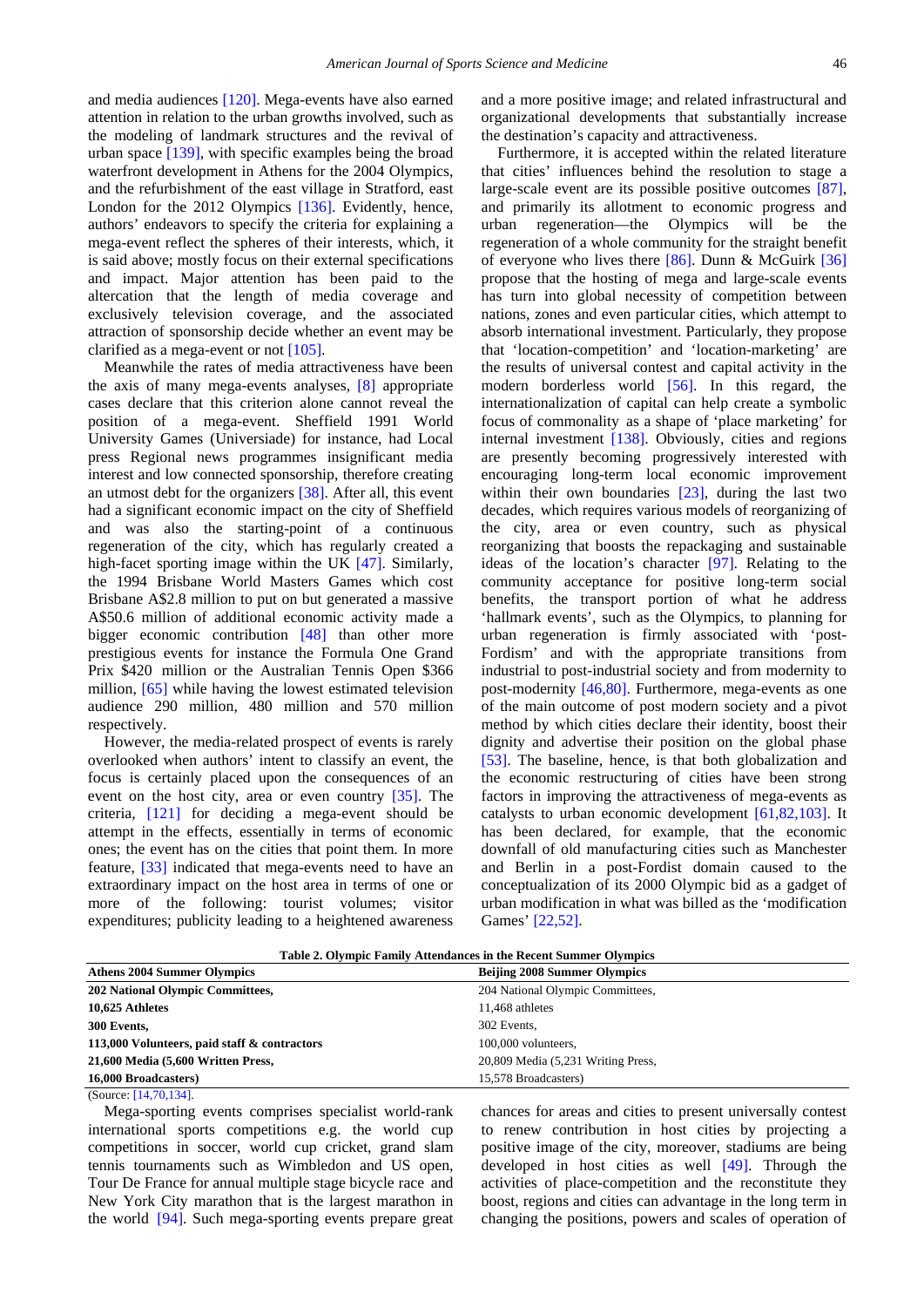the event [\[60\].](#page-10-25) Until stage the Olympics, for instance, remarkable investment is necessary in both sporting facilities and supporting substructure, e.g. accommodation for the Olympic family members as well as tourists, transportation, telecommunications etc. [\(Table 2\)](#page-2-0).

In the same skeleton, mega-sporting events the size of the summer and winter Olympic Games or the South America Soccer Championship may boost commercial activity as an outcome of the occupations growth by the enormous crowd of travelers looking around the venue before and after a mega-event [\[16\].](#page-9-4) The making of sports facilities can also illustrate in programmes of urban renewal by, for instance, presenting modern sporting and amusement equipments into formerly under-given areas [\[6,20\].](#page-9-5) On a wider scale, preparations for the event can also render a means of justifying new investment in convey infrastructure and in projects to boost the city's landscape and physical performance [\[110\].](#page-11-14) Even ineffective bids for the Olympic Games can bring advantages, one model being; via the urban plans and modifications proposed until strengthen the city's Olympic bid [\[50\].](#page-10-26) In actuality, cities' motives for willing to stage mega-sporting events are mostly derived from the motive to advance local economic development and urban regeneration [\[114,116\].](#page-11-15) The perception that mega-sporting events can be handled in such a way was foremost understood with the 1996 Atlanta's Summer Olympic Games. Specifically Olympics had a confined allotment to the particular area boost; however, their remarkable commercial success, which emerged from expanded television revenue and corporate sponsorship, and the posterior surplus of US\$ 233 million produced by the organizers [\[63\],](#page-10-27) exposed that the organizing of recreational activities the model of the Olympics can become a beneficial deal for organizers.

The extreme relevant mega-sporting event in respect of economic and urban development to re-engineer the image of a city has since been the 2008 Beijing Olympic Games. These Olympics had a considerable effect on the local economy, and their preparations provoked public investment of US\$ 12 billion for redeveloping the city of Beijing's economic development [\[17\],](#page-9-6) thus, the hosting of mega-sporting events with the various advantages that it can stimulate, normally requires different interests ranging from governmental plans for urban development to profitoriented plans of the private sector. As an outcome, organizers, mostly have to deal with diverse and frequently conflicting interests, which mean that they have to accomplish a highly complex task. So that complete the meaning of a mega-sporting event, one necessitates to add to the level of its effects, its internal elements which involve the scale or period as well as its structural complexity and the attachment of diverse existences such as governments, private corporations and public groups.

# **4. The Effects of Mega-Sporting Events**

The effects of mega-sporting events on the host city or area can be enormous and multifold, and a main portion of the related literature assists the idea that such events can primarily produce positive consequences. Whether megasporting events do truly generate such net effects, though, has been under discussion by several authors. In the continuous parts, the effects of mega-sporting events are debated in replacement with remarkable focus on the related inconsistent arguments.

#### **4.1. Socio-Economic Effects**

It can be argued that the majority of important proof behind the selection of a city, area or country to host a mega-sporting event is the probable positive effect of the event on the urban economy, which in turn able to enhance the social level of the host community. The economic effect of an event can be specified as the 'net economic shift in the host community that yielding a more balanced evaluation from spending attributed to the event' [\[135\].](#page-12-4) Apparently it is essential to understand that the direct income of a mega-sporting event—in other words, from origins, including ticket sales, marketing rights, television rights and sport sponsorship agreements—does not certainly contribute to the economic growth of the host city, since specific income usually covers the costs for systematize the event independently [\[81\].](#page-11-16) The economic improvement of mega-sporting events is essentially contemplating on in terms of the probabilities they provide of increasing the awareness of the city or the district as a tourism destination and the knowledge regarding the potential for investment and commercial business in the area. Thus, they can absorb more investment and spectators, accordingly create new jobs, sporting achievements enhance the nation's prestige, physical well being and moral vigor of the people and contribute to the economic development of the city or district [\[32\].](#page-10-28) On this basis, the volume of the literature involved with estimating the socio-economic advantages associated with developing country mega-cities point out the factors of the event- linked job development, growth theory, urbanization occupies on the unemployment rates of the host area [\[7\],](#page-9-7) the effects of the witnessing viewers and the media-linked advertisement on the tourism industry due to an increase in foreign tourist arrivals in the host city, region or nation in which mega-events occur [\[55\]](#page-10-29) further, the effects of the event on the social models of the host community, it also cannot be disputed that when providing a sport tourism experience [\[108\].](#page-11-17)

The latter essentially emphasis the event-related effects on the economic aspect of the citizens, and the function of the event with respect to the matters of poverty and social exclusion. Obviously a mega-sporting event has positive impacts on the quality of life of host-city residents, not only those exactly connected with the association of the event solely but moreover, those in the tourism and selling of Olympic-related infrastructure because of the raised numbers of television viewers, spectators and tourists, and in the manufacturing industry notably when the skeleton of the event anticipates main infrastructure progress, for instance in the time of the Olympic Games [\[125\].](#page-11-18) In London, the host city of the 2012 Olympic Games, an investment of \$5.8 billion was made in Olympic-related projects between the 2005 Olympic announcement and 2012. As a result, over 267,000 new jobs were created in the domain between 2005 and 2012. Research commissioned by the UK department for business, innovation and skills estimated that the accumulative economic impact of the Olympic Games between 2005 and 2013 was \$ 14.5 billion [\[11,73,84\].](#page-9-8) Beijing, the host city of the 2008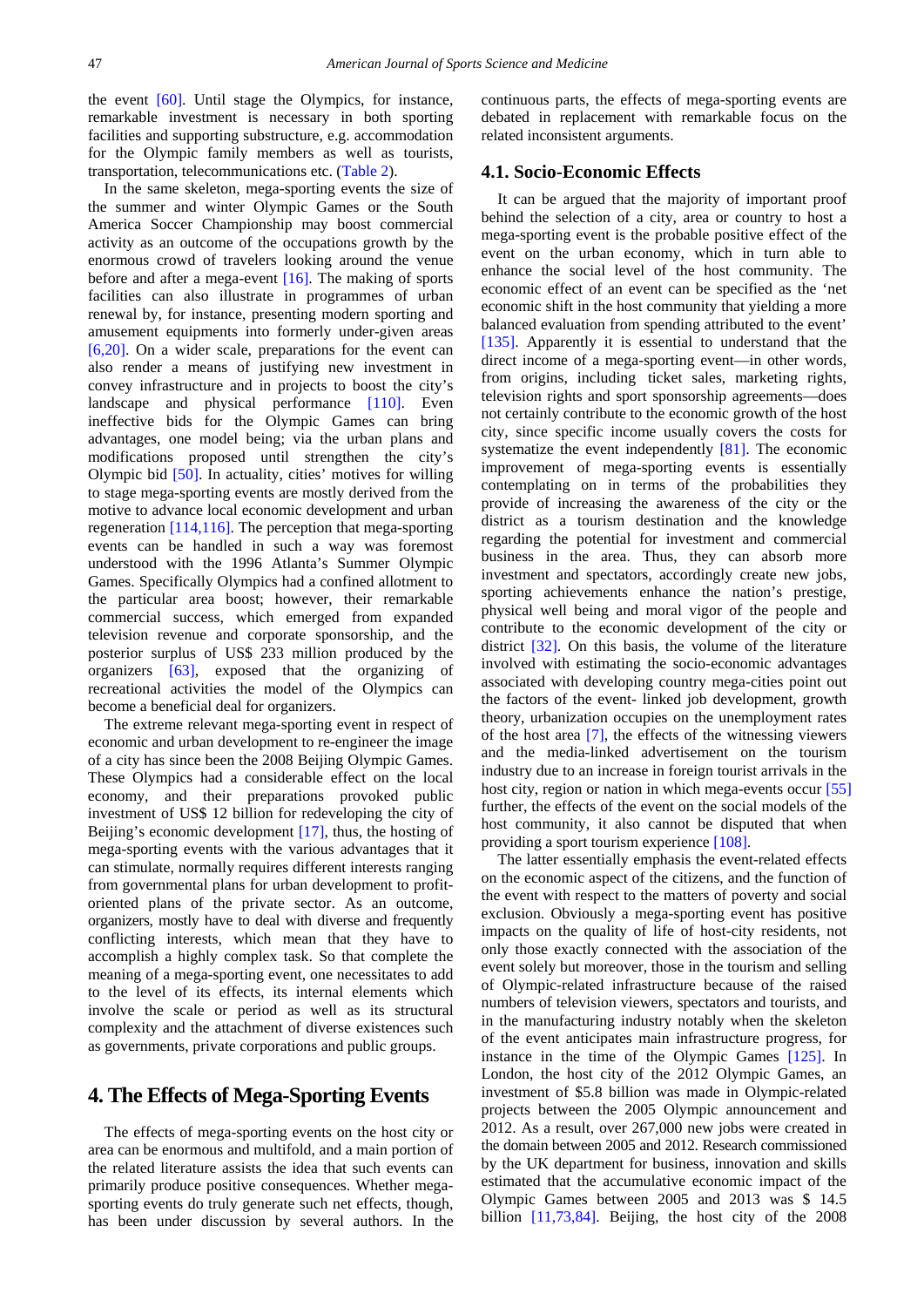Olympic Games, had a same experience, when, from October 2002 to August 2008, the general rate of unemployment fell from 4.10% to 3.90% [\[106,140\].](#page-11-19) However, it should be agreed that the staging of a megasporting event obviously generates new jobs; the statement should be located on the quality and continuity of these jobs. Mega-events generate service-appropriate jobs which are mostly, short-term on-the-job training or employer-sponsored training programs and part-time or low wage job [\[91\].](#page-11-20) In her assessment of the Toronto 2008 Olympic bid, [\[89\]](#page-11-21) achieves a similar consequence and indicates that the wide majority of the expected jobs would have been low-wages and short-lived. Furthermore, [\[79\]](#page-11-22) stated that the Athens Olympics created only a few numbers of new fixed jobs since many of the Olympic related jobs were provisional; perhaps it requires encouraging searched for organizational strategies that are perceived to be legitimate or successful.

In regard to the issue of provision of employment and to the vast economic development of the host city, district or even country is the boost to the tourism industry because of the staging of a mega-sporting event. For instance, it has been stated that the tourism growth during the 2004 Football European Championships helped move Portugal's trade level into its prime surplus since the beginning of 2003. Overall, over 500,000 visiting spectators and media came to the Portugal to attend Euro'04 matches, spending approximately \$300 million in the ten host cities and surrounding areas during the three weeks of the championship [\[64\].](#page-10-30) Moreover, during the 2014 Football World Cup in Brazil, about 600,000 foreign people visited the country because of the event, spending 365 million dollars on hotels, travel and food  $[26]$ . The role of the media, which express culture, is essential respecting to raise awareness of the host city or region [\[119\].](#page-11-23) After the media has been in these event cities, they are no more similar because 'like former celebrities, these cities anticipate a definite respect and appreciation long after their moments of success have been faded from the memory'. The research showed, for example, that the televised production of the world cup cricket 2011 in India led to increased package tourism to the host cities by as much as 55% [\[132\].](#page-12-5)

Besides, four-year study of the image of Torino as host mega-sports event before and after the 2006 Winter Olympic Games, disclosed that the Games had a noticeable impact on the levels of recognition and knowledge of the city of Torino in Europe when compared to other Italian cities [\[2\].](#page-9-9) Comparably, in 2008, during the 16 days of the Beijing Olympic Games, it has been reported that about 2.5 million people visited Beijing and 4.7 billion people saw the city on worldwide television coverage in 220 countries and regions, and as an outcome, the tourist industry of the region increased dramatically [\[69,141\].](#page-10-32) Research, although, represents that large-scale media coverage of a mega- sporting event or competitive matches can not provide an assurance, a different tourist image and economic development for the host city or area. For instance, a study performed in Berlin, Germany, two months before and after the organizing of the 2009 Athletics World Championships, considering that the effects of the event on foreign tourists' perceptions of the target image, disclosed that very few of the foreign tourists travelling to Berlin connected the games with the

city, although the event was an international media platform which can be used to highlight certain causes or become "alternative diplomatic instruments" and the largest ever mega-event in the region and the greatest in the world that year [\[72\].](#page-10-33) It was stated that although the media need to reflect the symbolic national rivalries between countries and athletes, coverage was intensive, it was emphasized on the sporting movements, and as a result, very little information was transferred about Berlin [\[115\].](#page-11-24)

Furthermore, contrary to the greater number of tourism impact studies of mega-sporting events that handled by Fourie & Santana-Gallego [\[40\],](#page-10-34) reviewed the tourism impact of the Olympic Games from 1995 until 2006 and found that their overall impact reduced tourism gain, or even loss. These results were afterward supported by Mills & Rosentraub [\[101\]](#page-11-25) who have disproved tourism impact studies of events, such as the Olympics, for overstating policy approaches and 'short-terminism'. By dedicating a long-term observation in the London Olympics, they realized that the event did not have a permanent impact on local tourism. As regards the Sochi Games, recent records of tourist arrivals in 2013 and early 2014 illustrate a small drop in visitor crowds to the city while figures for Russia's cannot be justified by the immediate tourism impact, one could still argue that the new roads, railways, hotels, and leisure facilities help to attract more tourists. That is certainly the main line of argument of supporters of the Olympic project [\[104\].](#page-11-26) The dialogue above reinforces the argument that mega-sporting events have a positive economic effect on the host cities, areas or countries, but also indicates that the economic contribution of such events possibility lie in a single motive force of raised demand during the phase of the event, and accordingly it might lose its efficacy in a short performance. It is reasonable, thus, for one to evaluate whether the debate, which declares that mega-sporting events, can be of great privilege to the host community. A further explanation is suggested the effects of megasporting events in the housing market and land values. The building of event-related infrastructure can relate housing relocation because of the mandatory provision of land for clearance and building, and it can also guide to a rise in rents and house prices, negatively affecting people with low incomes living in these areas [\[130\].](#page-12-6)

Negative social impacts have also been identified in connection with the 1996 Atlanta Olympic Games. Between 1990 and 1995, 9,500 units of affordable housing were lost and \$350 m of public funds were diverted from low-income housing, social services, and other support services for homeless and poor people, to Olympic preparation [\[10\].](#page-9-10) For example, all 252 units of the Athletes village in Vancouver 2010 Olympic Games were supposed to be transformed into social housing, including housing for people with disabilities. Due to a combination of rising construction costs, the economic downturn and increased financial constraints, only half of the units became subsidized [\[131\].](#page-12-7) Moreover, at the time in which Olympic-related infrastructure was at its peak, house prices rose 7 per cent above inflation, compared to the usual 2 per cent [\[57\].](#page-10-35) Additionally, in Sydney's Olympic corridor, a region which was mainly occupied by lowincome tenants and where unemployment was as high as 38%, rents added up to 23% in the period 1997–1998. The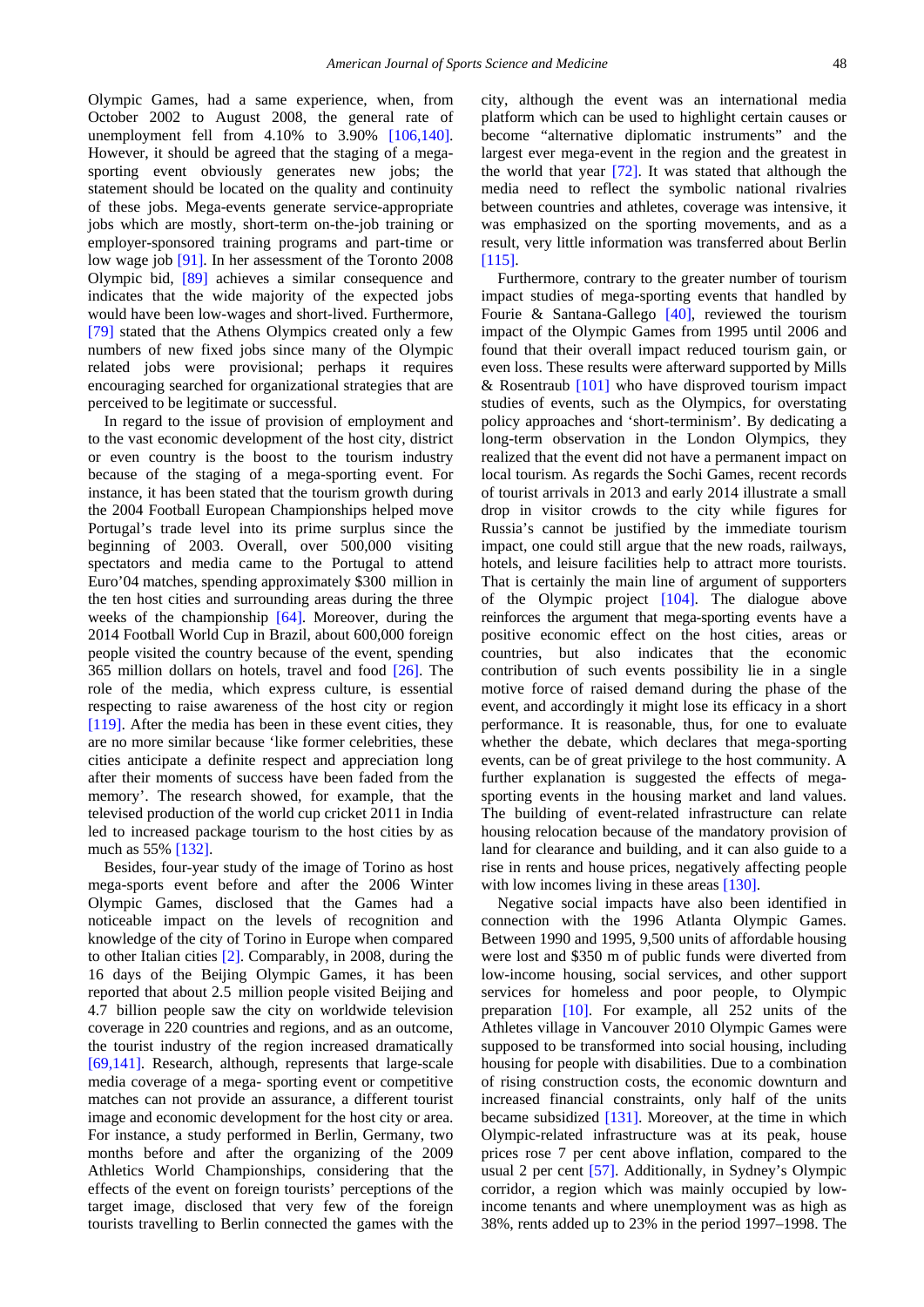current maximum rate of unemployment benefit for a single, unemployed adult is \$198.20 a week, including Rent Assistance–only 80% of the official poverty line for a single adult in the labor force. For a person under 21, the unemployment benefit is \$170.15 a week 69 % of the poverty line [\[12\].](#page-9-11)

Therefore, mega-sporting events, such as the Olympics, could function to intensify social differences and could presume that profound existing divides between residents, The "Olympic project" continues to dominate the city governance [\[15\].](#page-9-12) In 1996 Atlanta Olympic Games, for instance, there were multiple statements of broken agreements by the Olympic organizers regarding the poverty issue and homelessness, in an area where 30% of the society maintained under the poverty line and vulnerability, an ever-growing homeless population made up of predominately black citizens [\[19\].](#page-10-36) However, one could declare that tax money can be utilized for projects, upon which a chosen government decides, when an event produces public debts, citizens are unequally taxed to pay off these debts.

Nagano, for instance, the host city of the 1998 Winter Olympic Games, confronted intensive financial consequences for hosting such a big event and Japanese government were left with an \$11 billion debt [\[18\].](#page-10-37) Other examples consist of the Barcelona Olympics left the central Spanish government \$4 billion in debt and the city and provincial governments an additional \$2.1 billion in the red [\[126\].](#page-11-27) To finalize, when the socio-economic effect of a mega-sporting event is evaluated one should take into account an amount of essential observations. First, it is of pivotal importance whether the host city administers to use the one-time economic stimulus of such an event to change its pattern in a way that will provide a selfsustaining procedure through, for example, long-term tourism, planning to derive long-term legacies from hosting an event, industrial settlements, systematic followup events or even new economic relations with other areas or countries [\[42\].](#page-10-38) Second, it requires to be comprehended that the scale of the benefit for the total asset relies on the economic condition of the actual potential of the host city when event-connected investments are perceived. A stage of enlargement of investment activity and enhanced consumption expenditure in line with an economic boost or boom may reduce the positive economic profits. In other words, if event expenditures are made during an economic recession, these will be noticeably strengthened. The Olympic Games of Atlanta 1996, Athens 2004 and London 2012 for instance, were fortunate, in that their investments fell in an economically fragile period, while those of the Beijing 2008 probably led to crowding-out effects and responded to the Games with passion and a determination to shout and support their own competing hopefuls [111].

Eventually, cost–benefit analysis or economic effect studies are repeatedly ordered by the systematize authorities of an event, and accordingly, the outcomes which the applicant favors can be built, the effort must be considered as a trial, since there are some uncertain quantities and qualities, mostly of a social nature, which are easy to control [\[112\].](#page-11-29) Hence, one should keep in mind that a cost–benefit analysis of a mega-sporting event could be diminishing marginal returns, encouraged in a way to reveal the desired outcomes.

#### **4.2. Socio-Cultural Effects**

If one considers a mega-sporting event merely as a sporting celebration, it can be claimed that such an event will afford communities with opportunities to experience socio-cultural profits in the host area. For instance, megaevents the size of the Olympics can growth the local interest and participation in sporting activities, they can strengthen district traditions, quality of life and values, and growth local pride and community spirit [\[117\].](#page-11-30) As Nelson Mandela clasped the world cup in victory after Africa was granted football's platform competition for the first time, millions of people celebrated for what was acclaimed as profoundly symbolic and a main step in the regeneration of a continent. Closer to home Carlos Arthur Nuzman from the Rio 2016 bid committee declares that you can be sure our level of dedication, collective spirit and will to deliver the Games is the highest possible [\[109\].](#page-11-31)

Improved sports participation can make an important contribution to the quality of life of both the individual and society. However, increased sport participation can begin to understand and comprehend the socially situated nature of their work and prepares a sense of well-being through fun and joy, guiding to self-fulfillment and prosperous, and motivates social interaction and interrelation for those who may feel socially excluded [\[76\].](#page-11-32) For instance, London saw a remarkable increase in the participation of effective social sectors of the population in active sports in the years pursuing the hosting of the Olympic Games. In December 2012, Sport England's Active People Survey said that 750,000 more people were playing sport more than once a week than in December 2011, with women's participation up over 500,000. Besides, the participation of 25,000 artists represents all 204 NOCs and it culminated with the 12-week London 2012 Festival, which drew 19.5 million people, including 16.5 million attendances at free events, such as athletic competitions, favorite marathon, the bicycle festival and the roller-skating festival [\[73\].](#page-10-39) It has been declared that hundreds of sports participation and engagement programmes have been activated by local, city and national government departments, and by our commercial partners triggered by the 2012 Olympics. For example, Coca-Cola entered into a three-year partnership with national charity Street Games, the sports charity that brings sporting opportunities to young people in disadvantaged communities across the UK [\[92\].](#page-11-33)

Similarly, the experience of the Sydney 2000 Olympic Games, so residents were informed, would make each individual a 'better' person by experiencing Baron de Coubertin's Olympic ideals of peace and harmony between peoples. Sharing in the Sydney Games was thus promoted as the equivalent of a sacred experience or rite of passage, not only for the residents but also for the city itself [\[137\].](#page-12-8) A similar 'coming home' theme was raised through the notion of 'football coming home' that accompanied England's 1996 European Championship campaign. Both these types of image, asserts, share some common ground in the sense that nostalgia is used in the first instance in a sentimental, reactionary and backwardlooking comparison between past and present sport, while the second attempts to champion the present by drawing upon links to the past [\[77\].](#page-11-34) The hosting of mega-sporting events, thus, can prepare localities with an opportunity to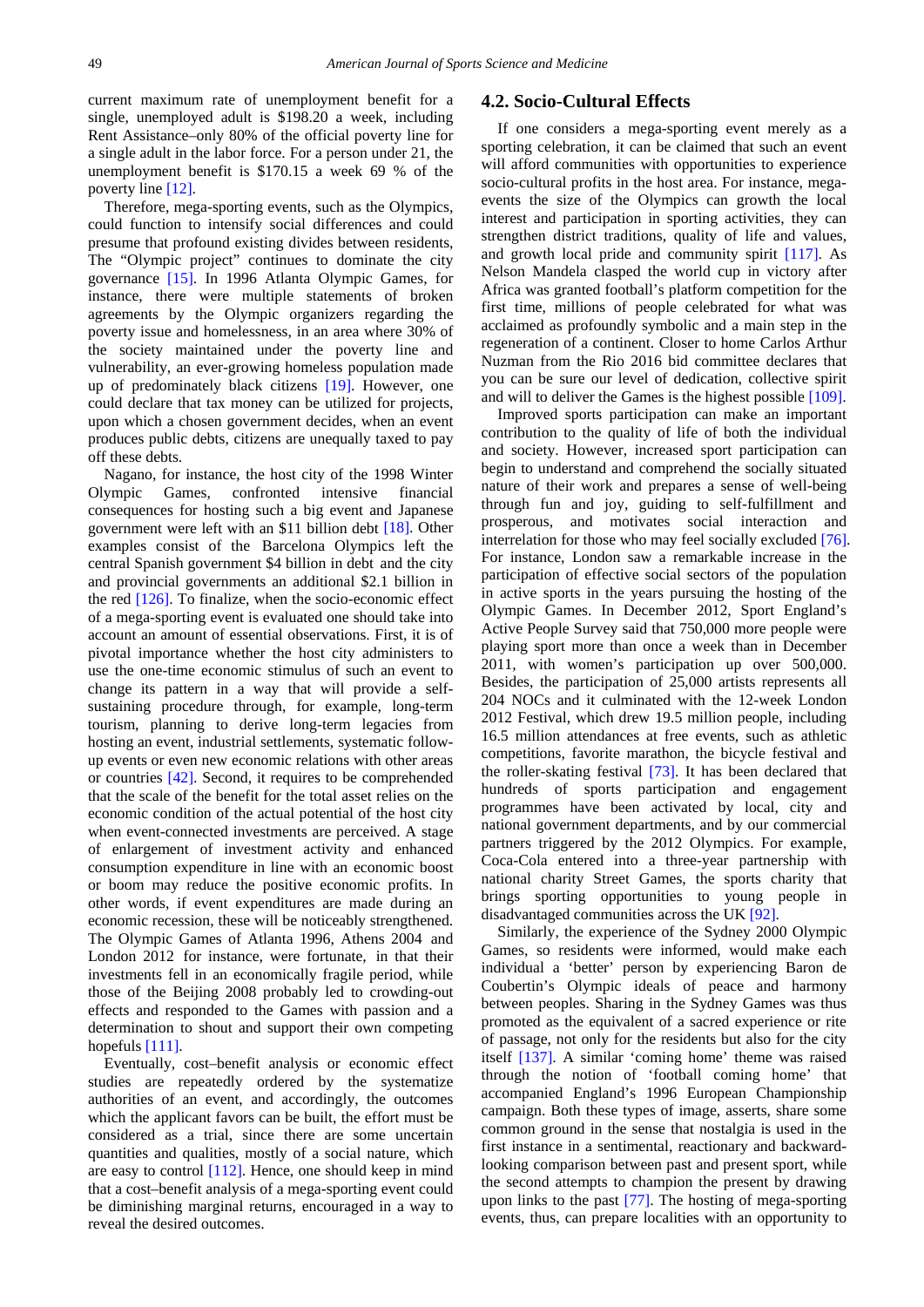produce world recognition and encourage their local prestige and community spirit.

Mega-sporting events can be interpreted as a need to counter balance the optimist discourse also contributes to transforming the image of the host city [\[128\].](#page-11-35) The Stratford area of the Valley, for example, which was UK capital's historic and financial district, the area was largely unused and consisted mostly of brown fields with derelict industrial estates dating back hundreds of years, leaving behind a highly contaminated piece of land turned into a post-war munition dump, approved sport, leisure and tourism as part of the remaking strategy of the city. Under that attitude, the hosting of mega-sporting events was seen as an entire part of that strategy. Prior to the Games, Stratford and Newham were seen as London's most socially deprived neighborhoods and the Olympics were seen as a great opportunity to improve conditions in these areas. The regeneration of East London, one of the main aims of the London 2012 bid [\[27\].](#page-10-40) The fortunate bid for the 2012 London Olympic Games and the pursuant investment of £2,378 million in sports infrastructure, leisure and cultural facilities by the early 2011 has given the city a new limelight [\[93\].](#page-11-36) Since the incidents of September eleven in New York, security matters have taken on a higher account during the Olympic Games as require for efficient crowd checking, safety and policing are significant conditions, for example, Beijing in 2008 reportedly had more than 80,000 security personnel at work [\[142\].](#page-12-9) Moreover, organizers need to be careful to ensure that negative psychological impacts do not occur due to unusual security. The history of the elimination of prostitutes and beggars, the vagabond and protesters as well as the increment powers of police to detain suspects show the endeavors of the organizers to show a good aspect, comfortably forgetting the civil liberties issues at stake.

#### **4.3. Physical Effects**

Mega-events will have a regenerative effect on the creative opportunities for the building of new sporting and recreational facilities as well as the betterment of the physical atmosphere of the host city [\[129\].](#page-12-10) The sphere of multi-sporting events such as the Olympics or the Asian Youth Games often includes the arrange of new sporting facilities or the rearranging of existing ones in order for the organizers to be able to fulfill the requirements of staging multiple sports in a short moment of time. Furthermore, the huge numbers of spectators and authentic persons as well as tourists connected with the event usually need the building of new roads and the improvement of the public transport network to confirm their effective transportation to the sporting venues during the event. Moreover, infrastructural growth that is not directly linked to the event often takes place, such as, recreational amenities, commercial places and outdoor spaces, which aim to boost the physical appearance of the host city or area. Therefore, it has become increasingly popular tools for responding to the urban crisis and common for mega-sporting events to be used as a catalyst for large-scale urban improvement with substantial impact on the landscape of the host cities [\[31\].](#page-10-41) Probably the best example of a mega-sporting event being used in this way was the Olympic Games in Barcelona, there was major investment in new transportation systems, including the construction of a coastal ring road; modernization of the port and airport; and restructuring of the city's rail network. Other major improvements included renovating the sewer system, building residential facilities which served as the Olympic Village, and upgrading the urban technology and communications systems which was necessary in order to accommodate the world's media [\[24\].](#page-10-42)

Hence, the host officials may see mega-sporting events as a chance to fund and expose long-term projects, which would differently stay in the pending file for many years. Portugal, for instance, achieved the privilege to host the 2004 European Football Championships ahead of favorite Spain even though it owned insufficient stadiums and transport facilities. Offering the tournament to Portugal was seen as a way of supporting the country's football, overall sporting development and companies paid to sponsor tournaments, to have their names on team shirts, in stadium to greater degrees of exposure [\[83\].](#page-11-37) The 2008 Beijing Games continued the theme of main urban change. For the 2008 Games, Beijing built thirty-seven stadiums and venues as sports facilities, spent \$1.1 billion on transportation improvements in Beijing, \$200 million to demolish dilapidated housing and urban buildings, and \$3.6 billion to transform Beijing into a "digital" city [\[122\].](#page-11-38)

|  | Table 3. Request from Olympic-Related Users [74,75] |  |
|--|-----------------------------------------------------|--|
|  |                                                     |  |

<span id="page-6-0"></span>

|                                                                                                           | -- <i>a</i> ---                                                                                                                 |                         |                     |                                     |
|-----------------------------------------------------------------------------------------------------------|---------------------------------------------------------------------------------------------------------------------------------|-------------------------|---------------------|-------------------------------------|
| <b>Space User</b>                                                                                         | Use                                                                                                                             | Approx.<br><b>Start</b> | Model<br>of<br>Area | <b>Estimates:</b><br>m <sup>2</sup> |
| Beijing Organizing Committee for<br>the Olympic Games                                                     | Capacity and allocation of provisions: fences, tents, movable<br>toilets, volunteer uniforms, dustbins, temporary seating, etc. | 2021                    | Warehouse           | 19,000                              |
| <b>Broadcasters</b>                                                                                       | Storage of supplies, equipment for high-end video assembly<br>work                                                              | 2020                    | Warehouse           | 18.000                              |
| Public<br>safety<br>demand<br>security<br>system                                                          | Performing background checks, Processing credentials, staging<br>area, supplies storage, several data banks                     | 2021                    | Warehouse           | 15,000                              |
| <b>Sponsors</b>                                                                                           | Storage, assembly, staging area, preparation, maintenance areas                                                                 | 2021                    | Warehouse           | 9,000                               |
| Other (including sports governing)<br>associations, sports organizations,<br>national Olympic committees) | Storage, staging area, restrooms                                                                                                | 2020-2022               | Warehouse           | 8.000                               |
| <b>Total</b>                                                                                              |                                                                                                                                 |                         |                     | 69,000                              |

Comparably, in Athens, the host Olympic city of 2004, alongside the creation and renewal of several sports facilities, a £1.4 billion new airport launched in 2001 capable to handle 16 million passengers and 220,000 tons of cargo a year. In addition, the £820 million growth of the city's underground was accomplished in early 2001

with the new lines, transferring a total of 150 million passengers a year, thus making 3000 full-time jobs. Moreover, 120 km of new road construction, six major new highway interchanges, an expanded metro system and upgrading of the old metro line stations, a 23-km two-line tram network, the renovation of various buildings in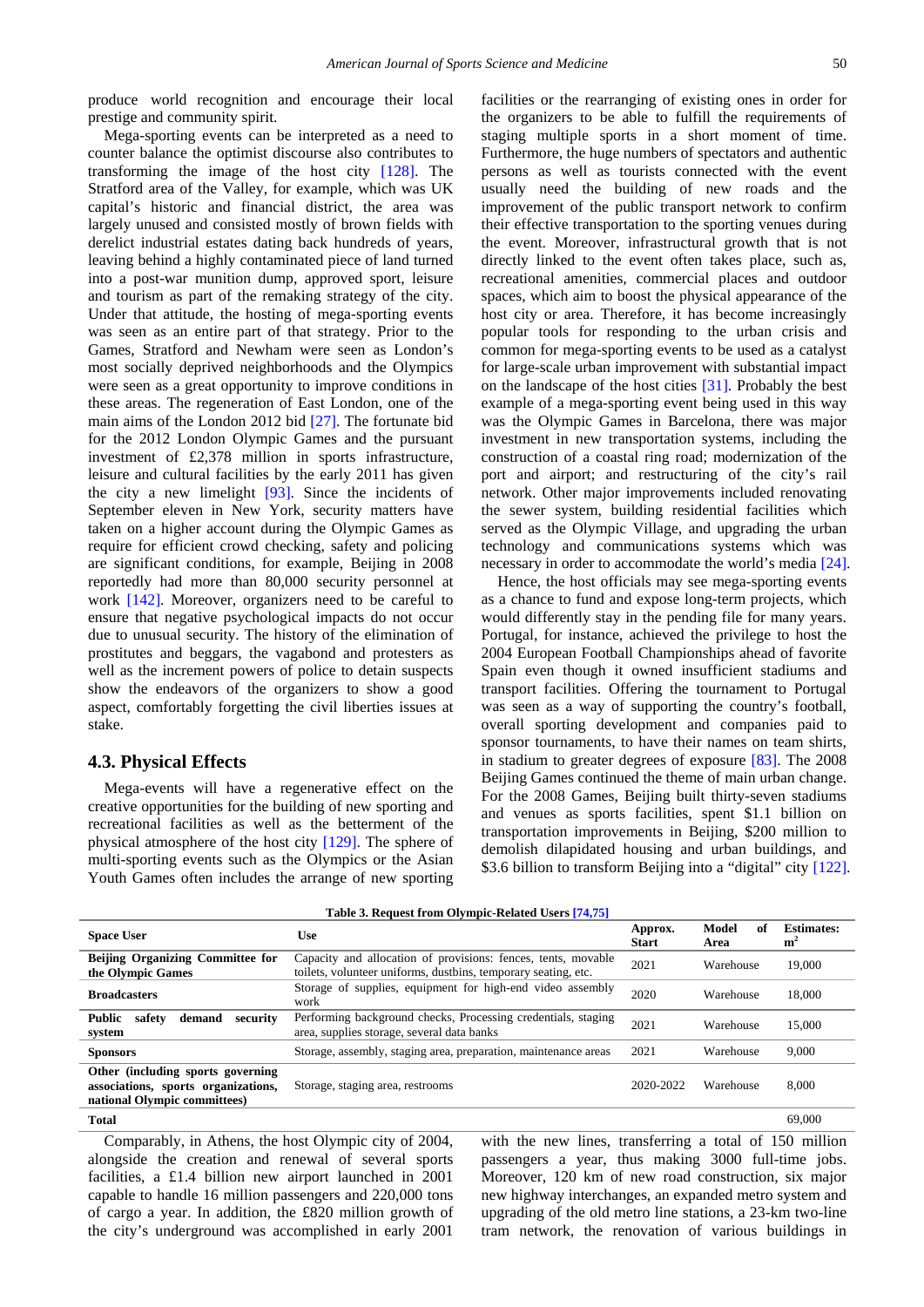central Athens and the unification of the ancient sites of the city. All of these works contributed to the improvement of the city's infrastructure and the achievement of a new, more attractive look to the city [\[113\].](#page-11-39) The impact of the games on the physical environment consists the building of new sport facilities, accommodation, turns to the look of the city, and transport joins as well as industrial space [\(Table 3\)](#page-6-0).

For Athens 2004 Games, the city sought to increase the availability of industrial and commercial space, releasing an additional 1.1 million sq ft of space for event usage [\[90\].](#page-11-40) Mega-sporting events can help promote opportunities for the host sporting experts to engage in joint plans in order to work for numerous purposes and strengthen the Olympic values. In Sydney, for example, the Olympic Park has been converted to the public recreational facilities and home of the adventure playground facilities for children aged 8–13 years. Funding for the \$1.7 billion Olympic Park came from the public and private funds leverage the fame of the Olympics to draw foreign investment down under, and arrange a marketing plan that trumpets the Sydney Olympics around the world without resorting to crass commercialism [\[9\].](#page-9-13) Moreover, in Beijing, the host city of the 2008 Summer Olympics, an 80,000 seat stadium, is a common project of the China International Trust and Investment Company and home of the football team Beijing Guoan FC [\[5\].](#page-9-14) Even though the staging of megaevents can contribute to the urban development of the host community networking, consideration should be placed on the procedures involved for accomplishing main construction/implementation plans [\[21\].](#page-10-44) However, the set deadline for the construction of venues and the finishing of infrastructure supports are often used by local politicians as the reason for main constructions to bypass the usual stages in urban development applications, involving social and environmental estimation, public hearings, and so on. In Athens, for instance, the host city of the 2004 Olympics, the intention about the construction of the rowing centre for the Games at the Marathonas Lake was judged for lacking sufficient environmental analysis. It has been declared that the project will undermine the natural resources and inappropriate exploitation of natural resources of the waterland cause collateral damage in the area [\[100\].](#page-11-41)

The phasing of a mega-sporting event, possibly poses extra ecological problems, mainly when provisional buildings are constructed for the necessities of the event. At the Atlanta Games, for example, the temporary nature of facilities for four sporting disciplines at the Atlanta Olympic Games, which were demolished after the event due to their limited use by the local community [\[124\].](#page-11-42) In this situation, the practices of disposing of such material, which cannot be recycled, fail to qualify as ecologically sustainable development. Eventually, when the infrastructure projects accelerate, other public works can be delayed or replaced. Besides, when a huge amount of state funds are channeled into one metropolitan region, this often results in insufficient infrastructure projects in suburban zones and in other regions [\[123\].](#page-11-43) The option for such projects is generally a political one, since the cost of the often extensive event-relevant infrastructure is mainly guaranteed by local governments. This, in order, emphasizes the duty of governments and the following

politics related to hosting a mega-sporting event, which is given below.

#### **4.4. Political Effects**

The skeleton of a mega-sporting event on the importance of the Olympic Games or the Football World Cup usually has as its central component local, provincial or even central governments. The major reason for that is that the administration of such events generates difficulties in covering full cost recovery or the cost for the supportive infrastructure of the game or even for operating costs from ticket sales, sponsorship, television rights and so on, and hence, governments' economic contribution is often needed [\[43\].](#page-10-45) For example, the cost of the sport and supportive infrastructure of the 2000 Sydney Olympics was often covered by the government of New South Wales which, moreover, provided various economic bailouts to the organizers to protect their operating costs [\[107\].](#page-11-44)

Accordingly, therefore, the intention to bid for hosting a mega-sporting event is backed by governments, which mostly initiate such decisions, particularly when the event provides the ability to pay them back in the form of economic, physical or other advantages. Public governance is often involved in such attempts at a local or regional level, since, with the exemption of football games, mega-sporting events are awarded to cities rather than countries. In addition, local governments have become relatively independent from central governments, and as a result, they have adopted less bureaucratic and more acceptable practices. Matheson & Baade [\[99\]](#page-11-45) found that below this modification, the struggle to host and manage mega-sporting events has been an essential portion for urban politics as well as the potential for prestige and the opportunity. Using the example of Berlin's failed attempt to host the 2000 Olympics, Alberts [\[3\]](#page-9-15) argues that the Olympics also provides a positive legacy for failed bid cities, giving them "an opportunity to carry out or speed up urban development projects that might otherwise not be realized or only much later."

Hall [\[51\]](#page-10-46) declares that the purposes influencing the hosting of a mega-event come over a political method which not only includes the interests of political rights, but also those of private, profit-oriented institutions. The New South Wales government in Australia, for example, which was completely connected with the organization of the Sydney 2000 Olympics, has affected more entrepreneurial-driven forms of governance, since a wide range of non-government, mostly private, organizations were integrated into the NSW Government's resolution making and policy formulation process [\[37\].](#page-10-47) Hence, under the new urban political importance, an attempt to bid for mega-events, like the Olympics, is not merely made by local or district governments but often include business corporations.

In that sense, these spectacular events are often credited with mobilizing corporate elites and local politicians in beneficial alliances that not only can boost local construction and retail and tourism industries, but can also generate considerable infrastructure funding from higher levels of government [\[58,98\].](#page-10-48) As a result, these alliances require justification for the tax money expenditures, so they engage citizens in persuasion campaigns to support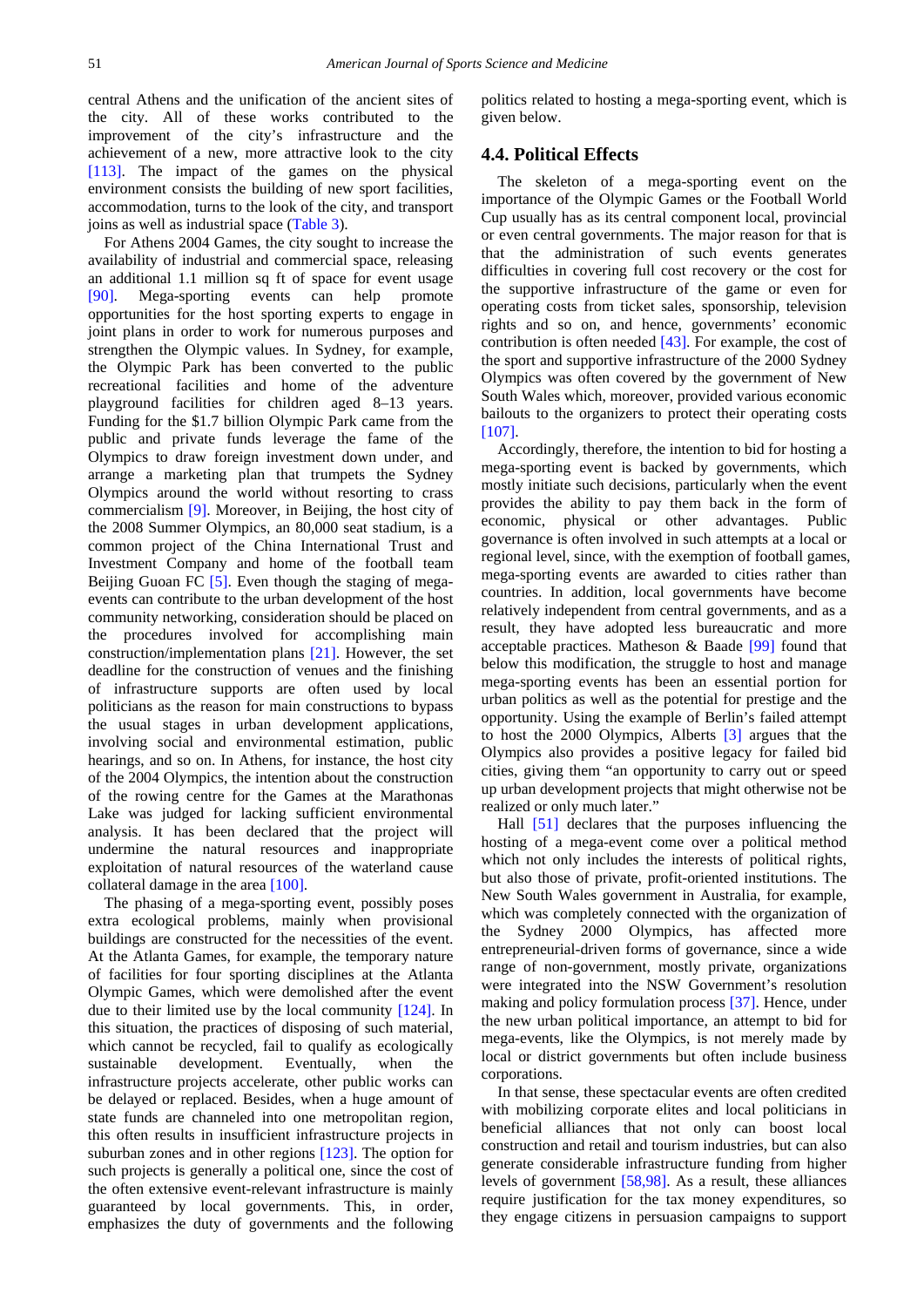bids for the right to host a sport mega-event. Moreover, a large number of scholarly studies have shown that taxpayers unreasonably bear the burden when they give support for the use of tax money for the staging of sport mega-events. For example, Toronto's bid for the 2008 Olympics and the policy of the bid committee about sporting requirements mainly focused on the needs of masterly sport, with little regard to boost local larger sport policy [\[133\].](#page-12-11) Throughout the years of the Olympic developments, an organizing committee for the Games makes connections with different external organizations, which often restrict its operations, as the case of Sydney demonstrates. Especially, the Sydney organizing committee was in requirement of financial resources from the International Olympic Committee, the New South Wales Government and the Olympic supporters, human resources from Australian Trade Unions and the global community in the form of staff and volunteers, expert information from the International Federations as well as physical resources provided by the regional government in the form of Olympic-linked infrastructure [\(Figure 1\)](#page-8-0).

<span id="page-8-0"></span>

**Figure 1.** Associate with externally held resources

However, corporate legitimacy, while intangible in feature, was a necessary apparently held resource for the organizing committee. Corporate legitimacy is used here to mentioning the legal adjustments made as much by the International Olympic Committee as by the regional government until provides the organizing committee with the suitable legal status and authority to function. Such classifications do not only involve the host city contract, which determined the noticeable legal framework, but also a sequence of legal agreements. Overall, hence, resources held by external actors were significant to the organizing committee all over its life cycle. The organizing committees of mega-sporting events mostly involve elected delegates who act as their members or equal managers, such as in the case of a New South Wales Parliament delegate, who was also the manager of the Sydney 2000 organizing committee. Such politicians frequently experience incompatible pressures to indicate taxpayers' interests on the one hand, and financial gain interests on the other. The dual character of the member, for instance, was boosted by the NSW government as a main element in holding the project on target and on budget; Moreover, it was claimed that the Olympics were undermined when, for example, Michael Knight's dual role as the member of the Australian parliament and cabinet minister for the Olympics and the chair of the Sydney organizing committee for the Olympic Games prevented him from criticizing the Government's handling of the Sydney water supply contamination resulted from the Olympic construction works, and its serious implication for Olympic tourism [\[34\].](#page-10-49)

Eventually, a supplementary political application of classifying a mega-sporting event is what Ritchie [\[118\]](#page-11-46) points out as a micro-political factor. This applies to the tendency of individuals to utilize the perspective offered by the connection with an event with an insight to improving their careers in both political and non-political arenas. Especially, politicians who are connected with the organization of excellent mega-events, like elite sport, mass participation and the Olympics, have the chance to enhance their political image by connecting themselves with the event and implications for event planning, in addition to expanding their publicity agents through connection with sporting authorities and commercial companies engaged in the event, particularly mega hallmark events. The condition of the head of the Sydney Olympic Games, for example, who retired from politics after the Games and is now hiring for the International Olympic Committee, perhaps seen as such a model.

Our debate about the effects of mega-sporting events point out that such event can make a roadmap for both favorable and unfavorable effects for the host cities or countries. It has been revealed that nearly all the favorable applications of such events have also an unfavorable side, which is often expressed in academic debates. Moreover, what can be seen as incontestable is that mega-sporting events can value the managerial activities and measurements of the organizing committees. The sporting authorities associated with the coordination of a megasporting event can value by acquiring experience necessary for organizing future mega-events. It has been announced, for instance, that for the London sports world the organization of the 2012 Olympic Games was an enormous opportunity for boosting its methods of management and its organizational capability, for joining up better with the international sports network, and hence for being better provided to serve the city's daily sports requirements. Sport complexes, sporting associations, and sports management organizations have also profited from the aggregated know-how, having boosted their workforces with the addition of workers connected with the organizing committee of the Game[s \[28\].](#page-10-50)

Individuals, hence, can obtain sport-specific managerial proficiency, which can then be reverted as an advantage to the sport supervision of the host country, and can also prepare these countries with a remarkable advantage when they wish to phase future mega-events. Besides, the organization of multi-sport events, such as the Olympic Games, which often needs trading-like management, can enhance the methods of the public administration, a booming sports trade and advanced sports. In Beijing, for example, the Olympic preparations for the 2008 Games, which needed the formation of many provisional companies, triggered the reconstructing of the legal structure concerning the creation of public corporations, limited companies and close cooperation between the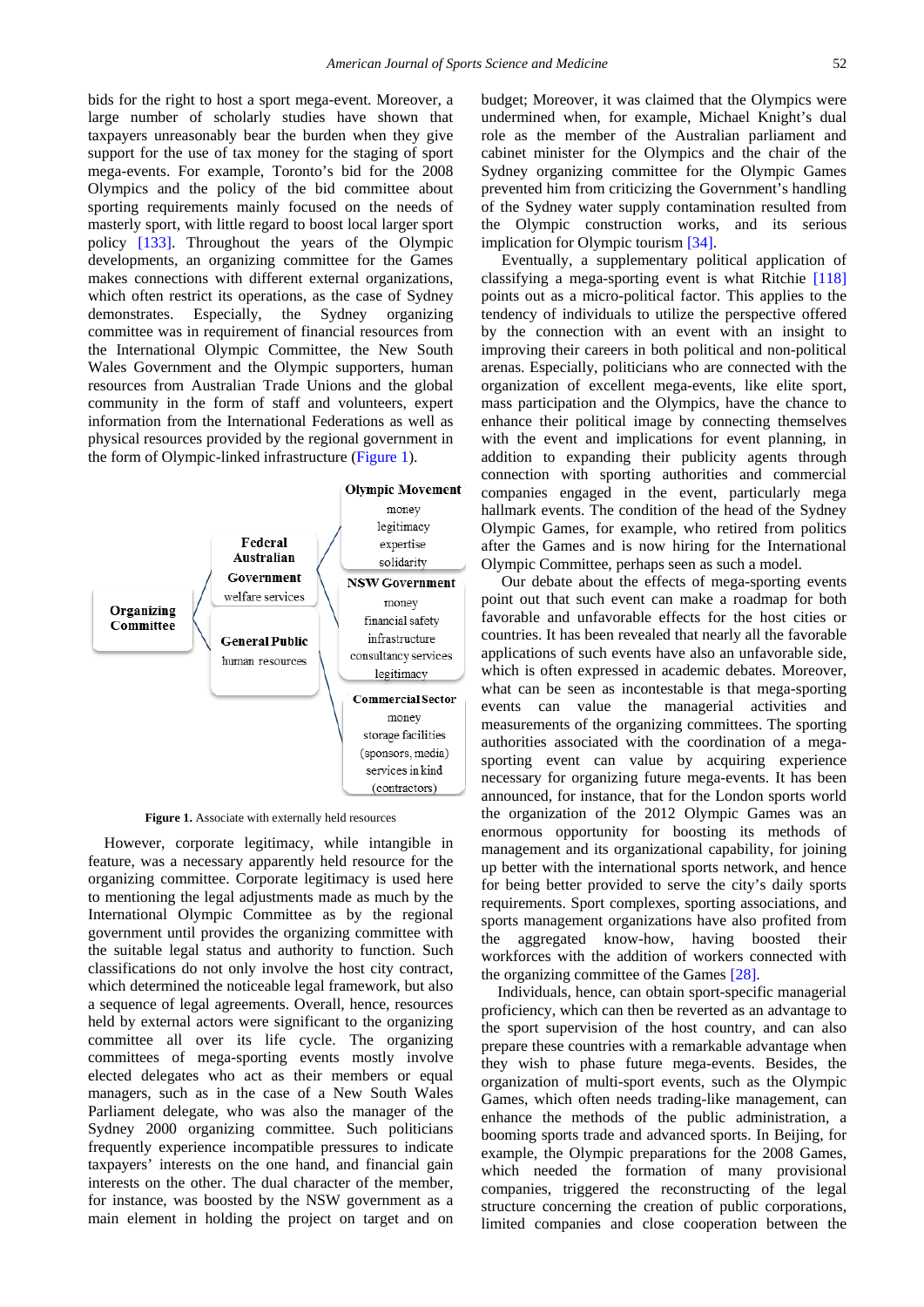government and the business community saw their complementary strength brought into full play. Especially, the time span for beginning such organizations was dropped to one week from the two months that sooner existe[d \[13\].](#page-9-16)

# **5. Conclusions**

This article reviews recent work on mega-sporting events, recurrent feature of mega-event bidding and organization and the Olympic Games as model examples to describe the levels of effect on the host city, region and country. The explaining features of such mega-events have been recognized in the literature as the degree of effect, the scale of the duration, the organizational complexity and involvement of different agents. Because of the increasing size, the organizing of the Olympics currently involves remarkable investment in sporting facilities, supporting infrastructure and services, just as in accommodation, transportation and telecommunications. Such a costly, complex and high-level activity as hosting the Olympic Games comprises different interests ranging from the commercial, with their hesitancy to maximize profit, to the governmental, with their hesitancy for political, social and economic advantages. Particularly in the host cities, the advantages to be obtained from organizing the Games can be tremendous and various. For instance, they can boost economic affair as an outcome of the jobs produced in hospitality-related sectors.

The formation of sports facilities can also represent in programmes of urban modernization by, for instance, introducing new sporting and amusement equipments into earlier under-provided areas. On a Large-scale, beginnings of the event can also furnish a means of justifying new investment in transport foundation and in projects to boost the city's landscape and physical aspect. Drawing examples from the latest mega-events, the argument in effects has underlined positive as well as negative ones and prepared examples of how structures as well as acting human agents influence results. Enhanced city awareness, economic improvement, job representation and urban reconstruction have been witnessed in company with high inflation, costly housing, threats to civil liberties of specific groups, terrorist attacks and even city disgrace after disclosures of bribery scandals. It is nonetheless argued that the International Olympic Committee, together with local Olympic organizers and public relations authorities, has mostly succeeded in maintaining the notion that, while negative effects as well as panics may reveal themselves in incompetence or boycotts, the sport world is unquestionably supportive of the Olympic venture.

Hence, despite the comprehensive criticisms surrounding the organization of the Olympic Games, which mostly challenge the link between the notions of Olympism and the modern nature of the event, the Games are constantly growing in magnitude and importance. In effect, the modern Olympics maintain the position of a mega-event, and economic advantages are the main motive for all the interests included in the hosting of the Games, be it the local Government, which searches urban development of the area through infrastructure made for the organizing of the event, or the corporation that turns into a sponsor of

the event to absorb publicity. Although bidders conflict for the homage of winning the hosting of a mega-event, the desired economic, fiscal, social, cultural and political results are anticipated to affirm their actions. Additional research in the area is needful to judge the advantages of such commitments in light of costs and potential negative effects.

#### **Note**

This is not meant as an exhaustive review of sports mega-event literature, but rather as an overview of the almost recent Olympic Games of this topic in leveraging on the host country and society.

### **References**

- <span id="page-9-1"></span>[1] Adair, D. (2013). Olympic Ceremonial, Protocol and Symbolism*.*  In S. Frawley, & D. Adair, (Eds.), *Managing the Olympics* (pp. 182-204). Sydney: Palgrave Macmillan.
- <span id="page-9-9"></span>[2] Al Ganideh, S. F. (2011). Can soccer curb consumer animosity? In D. Holtzman (Ed.), *Emerging Research Trends in International Business Studies*. (1-10). Richard Stockton College of New Jersey. AIBNE.
- <span id="page-9-15"></span>[3] Alberts, H. C. (2009). Berlin's failed bid to host the 2000 Summer Olympic Games: Urban development and the improvement of sports facilities. *Journal of Urban and Regional Research, 33* (2), 502-516.
- <span id="page-9-0"></span>[4] Alexandris, B. (2000). *Olympism: The humanitarian theology of the modern millennium.* Processes of the 8<sup>th</sup> IOA International Postgraduate Seminar. Greece: Olympia.
- <span id="page-9-14"></span>[5] Alm, J. (2012). *World Stadium Index: Play the game home for the homeless questions in sport Stadiums built for major sporting events—bright future or future burden?* Danish Institute for Sports Studies, Copenhagen: Play the Game.
- <span id="page-9-5"></span>[6] Alosi, M. (2007). *The Evolution of the Social Functions of Sports & the Advent of Extreme Sports.* Chicago: Sports Function, p. 16.
- <span id="page-9-7"></span>[7] Annez, P. C., & Buckley, R. (2009). Urbanization and growth: Setting the context. In M. Spence, P. C. Annez & R. M. Buckley (Eds.), *Urbanization and growth. Commission on growth and development* (pp. 1-45). Washington, DC: The World Bank.
- <span id="page-9-2"></span>[8] Antón, A. J., Alonso, J. J., & Rodríguez, G. S. (2011). Megaevents impact on economic growth: Analysis of the South African World Cup. *African Journal of Business Management, 5* (16), 6940-6948.
- <span id="page-9-13"></span>[9] Armstrong, D. (1998). *Reinventing the rings: Sydney Summer Olympics depend less on commercial sponsorship, more on responsible financing.* Retrieved February 6, 2016, from http://soccer.ballparks.com/Australia/ANZStadium/index.htm.
- <span id="page-9-10"></span>[10] Beaty, A. (1998). *The homeless Olympics*. Homelessness-The Unfinished Agenda, Sydney: University of Sydney.
- <span id="page-9-8"></span>[11] Blake, A. (2005). *The economic impact of the London 2012 Olympics.* Christel DeHaan Tourism and Travel Research Institute. Nottingham: Nottingham University Business School.
- <span id="page-9-11"></span>[12] Blunden, H. (2007). *The impacts of the Sydney Olympic Games on housing rights*. Centre on Housing Rights and Evictions, Geneva: Geneva International Academic Network.
- <span id="page-9-16"></span>[13] BOCOG. (2010). *Preparation for the Games: New Beijing great Olympics.* Retrieved February 13, 2016, from http://www.olympic.org/Documents/Reports/Official%20Past%20 Games%20Reports/Summe/ENG/2008-RO-S-Beijing-vol3.pdf.
- <span id="page-9-3"></span>[14] Bovy, P. H. (2004). *Athens 2004 Olympic Games Transport*. Lausanne: Institute of Technology, p. 45.
- <span id="page-9-12"></span>[15] Braathen, E., Sørbøe, C. M., & Mascarenhas, G. (2014). BRICS, mega-sport events and Rio de Janeiro as a "city of exception". *Tensões Mundiais, 10* (18/19), 325-360.
- <span id="page-9-4"></span>[16] Bramwell, B. (1998). Strategic planning before and after a megaevent. *Tourism Management, 18* (3), 167-176.
- <span id="page-9-6"></span>[17] Brunet, F., & Xinwen, Z. (2009). *The economy of the Beijing Olympic Games: An analysis of first impacts and prospects*. Barcelona: Centre d'Estudis Olímpics UAB.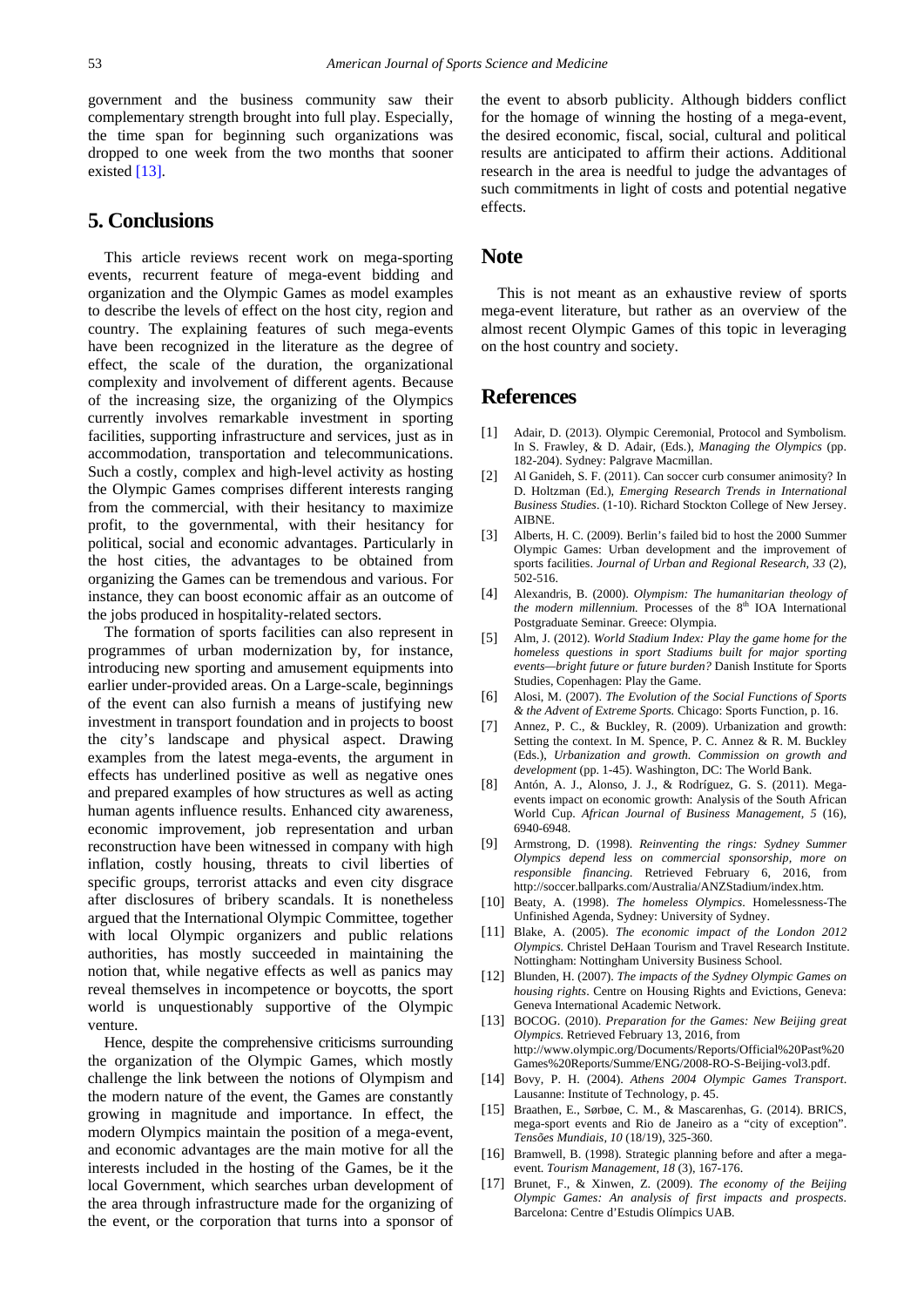- <span id="page-10-37"></span>[18] Burton, R., & O'Reilly, N. (2009). Consider intangibles when weighing Olympic host city benefits, *Sports Business Journal, 12*  (19), 33.
- <span id="page-10-36"></span>[19] Carmichael, R. (2009). *Hidden costs of the Olympics: Preparation, politics and control.* School of Criminology, British Columbia: Simon Fraser University.
- [20] Chapin, T. (2002). *Identifying the Real Costs and Benefits of Sports Facilities*. Florida: Lincoln Institute of Land Policy.
- <span id="page-10-44"></span>[21] Chen, Y., & Spaans, M. (2009). *Mega-event strategy as a tool of urban transformation: Sydney's experience.* Amsterdam: The 4 International Conference of the International Forum on Urbanism.
- <span id="page-10-23"></span>[22] Cochrane, A., Peck, J., & Tickell, A. (1996). Manchester plays games: exploring the local politics of globalisation, *Urban Studies, 33* (8), 1319-36.
- <span id="page-10-19"></span>[23] Cohen, B. (2006). Urbanization in developing countries: Current trends, future projections, and key challenges for sustainability. *Technology in Society, 28*, 63-80.
- <span id="page-10-42"></span>[24] Crompton, J. L. (2014). Proximate development: an alternate justification for public investment in major sport facilities? *Managing Leisure, 9* (2), 87-95.
- <span id="page-10-3"></span>[25] DCMS. (2013). *Post-Games Evaluation: meta-evaluation of the impacts and legacy of the London 2012 Olympic Games and Paralympic Games*. UK: Grant Thornton.
- <span id="page-10-31"></span>[26] De Aragao, M. M. (2015). *Economic impacts of the FIFA World Cup in developing countries.* Lee Honors College. Western Michigan University.
- <span id="page-10-40"></span>[27] De Meulder, B., & Van Daele, E. (2014). *The London 2012 Olympic Games Legacy Plan - A successful case of strategic urban design.* Urban Design Strategies, Flanders: University of Leuven.
- <span id="page-10-50"></span>[28] De Moragas, M., & Botella, M. (1995). *The keys to success the social, sporting, economic and communication impact of Barcelona '92.* Centre of Olympic & Studies of Sports, Barcelona: Universitat Autónoma de Barcelona.
- [29] Department for Business, Innovation & Skills. (2013). *Turning the Games into gold: government announces almost £10 billion economic boost from London 2012*. London: BIS.
- <span id="page-10-2"></span>[30] Dickinson, J. E., & Shipway, R. (2007). *Resource Guide: The Impact of Events*. Documentation. Oxford: The Higher Education Academy Hospitality, Leisure, Sport and Tourism Network.
- <span id="page-10-41"></span>[31] Dimopoulou, E. (2009). *Mega events as an opportunity for Urban Regeneration: Impact on a host Greek city*. International Workshop on Spatial Information for Sustainable Management of Urban Areas, Mainz-Germany: FIG Commission 3 Workshop.
- <span id="page-10-28"></span>[32] Dine, P., & Crosson, S. (2010). *Sport, representation and evolving identities in Europe*. Bern: Peter Lang.
- <span id="page-10-16"></span>[33] Dolles, H., & Soderman, S. (2008). Mega-Sporting Events in Asia—Impacts on Society, Business and Management: An Introduction. *Asian Business & Management*, *7* (2), 147-162.
- <span id="page-10-49"></span>[34] Donos, M. (2012). *Communicating Sport mega-events and the soft power dimensions of public diplomacy*. Department Communication. Faculty of Arts. University of Ottawa.
- <span id="page-10-15"></span>[35] Duminy, J., & Lucket, T. (2012). *Mega-Events and the Working Poor, with a Special Reference to the 2010 FIFA World Cup*. South Africa: African Centre for Cities Publishing.
- <span id="page-10-17"></span>[36] Dunn, K. M., & McGuirk, P. M. (1999a). Hallmark events. In R. Cashman & A. Hughes (Eds.), *Staging the Olympics: The event and its impacts* (pp. 18-32). Sydney: UNSW Press.
- <span id="page-10-47"></span>[37] Dunn, K. M., & McGuirk, P. M. (1999b). Hallmark events. In R. Cashman & A. Hughes (Eds.), *Staging the Olympics: The event and its impact* (pp. 18-34). Sydney: UNSW Press.
- <span id="page-10-11"></span>[38] Erten, S. (2010). *Spatial Analysis of Mega-Event Hosting: Lessons from an Olympic Host City (Athens) to a Continual Olympic Bid City (Istanbul).* Saarbrücken: VDM Verlag Dr Muller.
- <span id="page-10-5"></span>[39] Essex S. & Chalkley B. (2003). *Urban transformation from hosting the Olympic Games. University lecture on the Olympics*. Barcelona: Centre d'Estudis Olímpics.
- <span id="page-10-34"></span>[40] Fourie, J., & Santana-Gallego, M. (2010). *The impact of megaevents on tourist arrivals.* Working Paper 171, South Africa: Stellenbosch University.
- <span id="page-10-10"></span>[41] Freyer, D. (2004). Satellite Players Gear Up for Athens 2004, *Sat Magazine, 2* (4), 13-16.
- <span id="page-10-38"></span>[42] Gardiner, S., & Chalip, L. (2006). *Leveraging a mega-event when not the host city: Lessons from pre-Olympic training.* Australia: CRC for Sustainable Tourism Pty Ltd.
- <span id="page-10-45"></span>[43] Getz, D. (2004). *Event management and event tourism*. Haskayne School of Business, Calgary: University of Calgary.
- <span id="page-10-4"></span>[44] Getz, D. (2010). The Nature and Scope of Festival Studies. *International Journal of Event Management Research*, 5 (1), 1-47.
- <span id="page-10-8"></span>[45] Giulianotti, R. (2004). *Sport and Modern Social Theorists.* New York: Palgrave Macmillan.
- <span id="page-10-20"></span>[46] Graham, S., & Marvin, S. (1995). More than ducts and wires: post Fordism, cities and utility networks. In P. Healey, S. Cameron, S. Davoudi & S. Graham (Eds.), *Managing Cities: The New Urban Context* (pp. 169-189). London: Wiley.
- <span id="page-10-12"></span>[47] Gratton, C., & Henry, I. (2001). *Sport in the city: The role of sport in economic and social regeneration*. London: Routledge.
- <span id="page-10-13"></span>[48] Gratton, C., & Taylor, P. (2000). *Economics of Sport and Recreation*, Taylor & Francis, London: Spon Press.
- <span id="page-10-24"></span>[49] Greene, S. J. (2003). Staged Cities: Mega-events, Slum Clearance, and Global Capital. *Law Journal, 6,* 161-187.
- <span id="page-10-26"></span>[50] Guarinello, E. (2001). *The Promise of the Games? Imagination and the Washington, D.C. 2012 Olympic Bid*. Bryn Mawr, PA: Growth and Structure of Cities Program, p. 7.
- <span id="page-10-46"></span>[51] Hall, C.M. (2012). The political analysis and political economy of events. In S. Page & J. Connell (Eds.), *A handbook of events*  (pp.186-201). London: Routledge.
- [52] Hamnett, C., & Shoval, N. (2003). Museums as Flagships of Urban Development. In L. M. Hoffman, S. S. Fainstein & D. R. Judd (Eds.), *Cities and Visitors: Regulating People, Markets, and City Space* (219-236). Oxford: Blackwell Publishing.
- <span id="page-10-21"></span>[53] Harvey, D. (1989). *The Urban Experience*, Oxford: Blackwell.
- <span id="page-10-0"></span>[54] Hayes, G., & Karamichas, J. (2012). *Olympics games, megaevents, and civil societies: Globalization, environment, resistance.* Houndmills, Basingstoke, Hampshire: Palgrave Macmillan.
- <span id="page-10-29"></span>[55] Hlabane, B. (2010). *Sociology of sports mega events: A tourism perspective*. Osaka: Ritsumeikan Asia Pacific University.
- <span id="page-10-18"></span>[56] Hlabane, B. (2012). *The Political, Economic and Social Impact of Hosting Mega-Sports Events: The 2010 South Africa World Cup In Comparative Perspective*. Beppu: Ritsumeikan Asia Pacific University.
- <span id="page-10-35"></span>[57] Horin, A. (1999). *Budget hotels baulk at rooms for homeless during Games*, Sydney: Sydney Morning Herald.
- <span id="page-10-48"></span>[58] Horne, J. (2007). The Four 'Knowns' of Sports Mega-Events. *Leisure Studies, 26* (1), 81-96.
- <span id="page-10-6"></span>[59] Hua, Y. (2005). The Olympics and Chinese sports: Olympic and China. *Civilization Magazine, 7* (8), 38-47.
- <span id="page-10-25"></span>[60] Hudson, A. C. (1998). Placing trust, trusting place: on the social construction of offshore financial centres. *Political Geography, 17* (8), 915-937.
- <span id="page-10-22"></span>[61] Hughes, H. (I993). Olympic tourism and urban regeneration, *Festival Management and Event Tourism, l* (4), 157-162.
- <span id="page-10-1"></span>[62] Hughes, K. H. (2013a). *Sport Mega-Events and a Legacy of Increased Sport Participation: An Olympic Promise or an Olympic Dream?* Leeds: Metropolitan University, p. 19.
- <span id="page-10-27"></span>[63] Hughes, K. H. (2013b). *Sport Mega-Events and a Legacy of Increased Sport Participation: An Olympic Promise or an Olympic Dream?* Leeds: Metropolitan University, p.35.
- <span id="page-10-30"></span>[64] Humphreys, B. R., & Prokopowicz, S. (2007). Assessing the impact of sports mega-events in transition economies: EURO 2012 in Poland and Ukraine. *International Journal of Sport Management and Marketing, 2* (5/6), 496-509.
- <span id="page-10-14"></span>[65] Ingerson, L. (2001). A comparison of the economic contribution of hallmark sporting and performing events. In C. Gratton & I. Henry (Eds.), *Sport in the City: the Role of Sport in Economic and Social Generation* (pp. 63-98). London: Routledge.
- <span id="page-10-9"></span>[66] IOC (2004). *Marketing Revenue: Realities and forms of the International Olympic Committee.* Retrieved on January 10, 2015, from http://www.olympic.org/uk/organisation/facts/revenue/index\_uk.a
- sp. [67] IOC (2013). *London 2012 to provide long-lasting economic*
- <span id="page-10-7"></span>*benefits.* Lausanne: IOC. [68] IOC. (1999). *IOC Olympic Charter*. Lausanne: IOC.
- <span id="page-10-32"></span>[69] IOC. (2009). *Beijing facts & figures.* Lausanne: IOC.
- [70] IOC. (2010). Games of the XXIX Olympic, Beijing 2008. Lausanne: IOC, p. 36.
- [71] IOC. (2010). *The Olympic Charter.* Lausanne: IOC.
- <span id="page-10-33"></span>[72] IOC. (2011). *When sport can change the World*. Lausanne: IOC.
- <span id="page-10-39"></span>[73] IOC. (2013). *Factsheet: Legacies of the Games.* Lausanne: IOC.
- <span id="page-10-43"></span>[74] IOC. (2014). *XXIV Olympic Winter Games 2022 working group report.* Lausanne: IOC.
- [75] IOC. (2015). *Report of the 2022 evaluation commission*. Lausanne: IOC.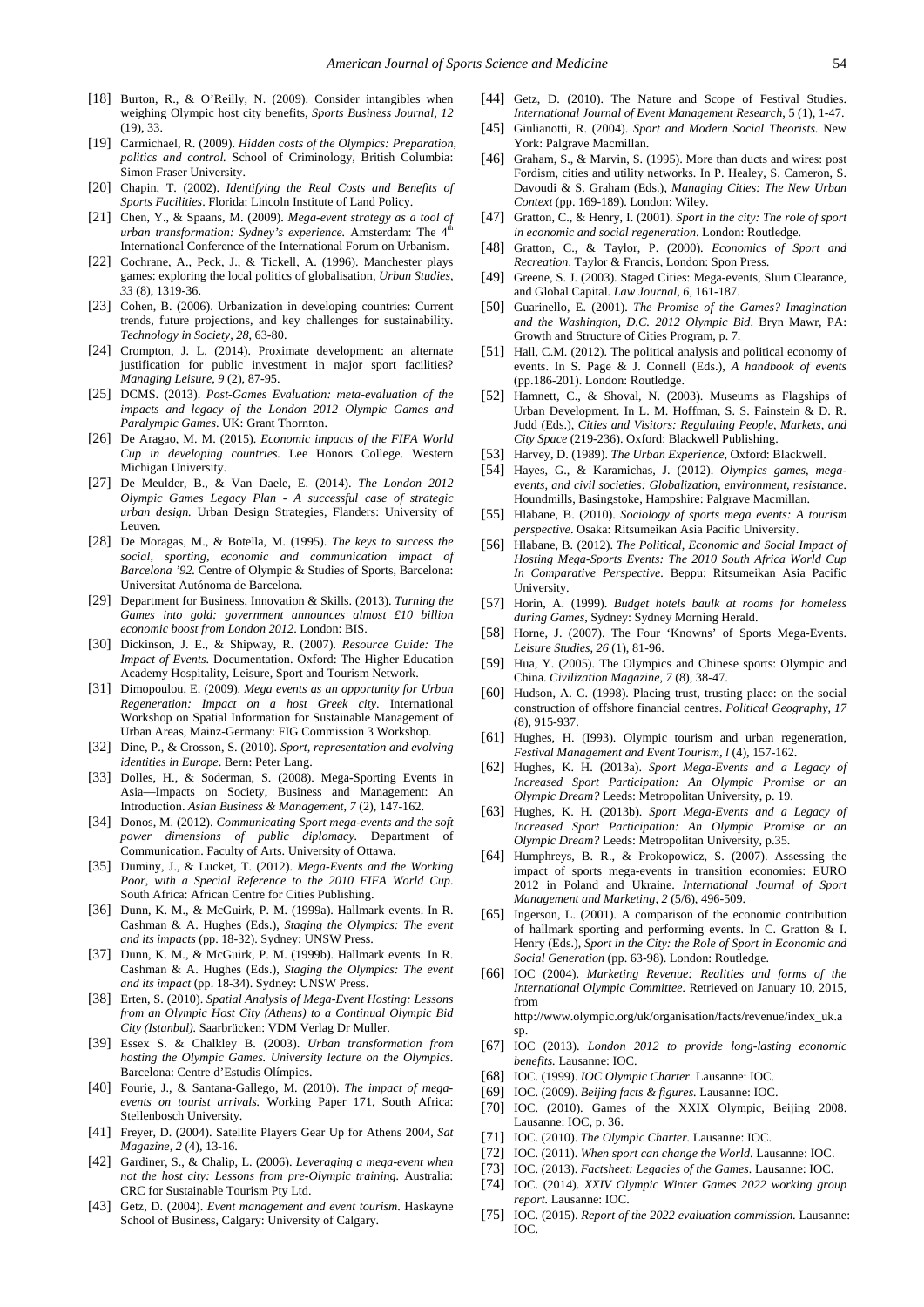- <span id="page-11-32"></span>[76] Jarvie, G. (2006a). *Sport, Culture and Society: An introduction*. Oxford: Routledge.
- <span id="page-11-34"></span>[77] Jarvie, G. (2006b). *Sport, Culture and Society: An introduction*. Oxford: Routledge, p.53.
- <span id="page-11-1"></span>[78] Jennings, A., & Sambrook, C. (2000). *The Great Olympic Swindle: When the World Wanted its Games Back*. London: Simon & Schuster.
- <span id="page-11-22"></span>[79] Jennings, W., & Lodge, M. (2009). *Tools of security risk management for the London 2012 Olympic Games and FIFA 2006 World Cup in Germany*. Centre for analysis of risk and regulation, London school of economics and political science.
- [80] Kearns, A., & Paddison, R. (2000). New Challenges for Urban Governance. *Journal of Urban Studies, 37* (6), 845-850.
- <span id="page-11-16"></span>[81] Kleijssen, F. (2013). *FIFA World Cup 2014 in Brazil: Social impacts and policy strategies*. Milan: Bocconi University.
- [82] Konrad-Adenauer-Stiftung (2011). *Sustainable Mega-events in developing countries: Experiences and insights from Host Cities in South Africa, India and Brazil.* Retrieved April 19, 2014, from http://www.kas.de/wf/doc/kas\_29583-1522-1- 30.pdf?120124104507.
- <span id="page-11-37"></span>[83] Krasnoff, L. S. (2012). *The making of les bleus: Sport in France, 1958-2010*. Lanham, MD: Lexington Books.
- [84] Kubo, H. (2014). The social and economic impact of hosting the Olympic Games. *College & Research Libraries News, 75* (1), 24- 27.
- <span id="page-11-2"></span>[85] Laflin, M., Rest, J., & Davis, R. (2012). Will London 2012 Be the Biggest Sporting Event Ever Staged? *Sportcal, 26*, 10-13.
- <span id="page-11-11"></span>[86] Larissa, E. D. (2010). Sport and economic regeneration: a winning combination? *Sport in Society, 13* (10), 1438-1457.
- <span id="page-11-10"></span>[87] Law, C. (1994). Manchester's Bid for the Millennium Olympic Games. *Geography, 79* (3), 222-231.
- <span id="page-11-5"></span>[88] Lenskyj, H. J. (2000). *Inside the Olympic Industry: Power, Politics and Activism*. Albany, NY: State University of New York Press.
- <span id="page-11-21"></span>[89] Lenskyj, H. J. (2008). *Olympic industry resistance: Challenging Olympic power and propaganda.* SUNY series on sport, culture and social relations, Albany: State University of New York Press.
- <span id="page-11-40"></span>[90] LERI. (2007). *A Lasting Legacy for London: Assessing the legacy of the Olympic Games and Paralympic Games.* London Assembly, London: University of East London.
- <span id="page-11-20"></span>[91] Lockard, C. B., & Wolf, M. (2012). Occupational employment projections to 2020. *Monthly Labor Review, 84* (1), 84-108.
- <span id="page-11-33"></span>[92] LOCOG. (2012a). *London 2012 report and accounts*. London: LOCOG.
- <span id="page-11-36"></span>[93] LOCOG. (2012b). *London 2012 report and accounts*. London: LOCOG.
- <span id="page-11-13"></span>[94] Louw, A. M. (2012). *Ambush Marketing and the Mega-Event Monopoly: How Laws are Abused to Protect Commercial Rights to Major Sporting Events*. The Hague, The Netherlands: Asser Press, p. 34.
- <span id="page-11-0"></span>[95] Lucas, J. A. (1992). *The Future of the Olympic Games*. Champaign, Illinois: Human Kinetics.
- <span id="page-11-4"></span>[96] Malfas, M. (2003a). *An analysis of the organisational configurations over the life cycle of the Sydney organising committee for the Olympic Games.* Leicestershire, UK: Loughborough University.
- <span id="page-11-12"></span>[97] Malfas, M. (2003b). *An analysis of the organisational configurations over the life cycle of the Sydney organising committee for the Olympic Games.* Leicestershire, UK: Loughborough University, p. 15.
- [98] Matheson, V. A., & Baade, R. A. (2004). Mega-sporting events in developing nations: Playing the way to prosperity? *The South African Journal of Economics, 72* (5), 1085 -1096.
- <span id="page-11-45"></span>[99] Matheson, V., & Baade, R. (2003). *Mega-sporting events in developing nations: Playing the Way to prosperity?* Working Papers 0404. College of the Holy Cross. Department of Economics. Retrieved Feb. 12, 2016, from http://ideas.repec.org/p/hcx/wpaper/0404.html.
- <span id="page-11-41"></span>[100] Millennium Ecosystem Assessment. (2005). *Ecosystems and human well-being: Synthesis.* Summary for decision makers, Washington: Island Press.
- <span id="page-11-25"></span>[101] Mills, B. M., & Rosentraub, M. S. (2013). Hosting mega-events: A guide to the evaluation of developm ent effects in integrated metropolitan regions. *Tourism Management, 34*, 238-246.
- <span id="page-11-6"></span>[102] Misener, L., & Mason, D. S. (2009). Fostering Community Development Through Sporting Events Strategies: An

Examination of Urban Regime Perceptions. *Journal of Sport Management, 23,* 770-794.

- [103] Mules, T. (1993). A special event as part of an urban renewal strategy, *Festival Management and Event Tourism, l* (2), 65-67.
- <span id="page-11-26"></span>[104] Müller, M. (2015). After Sochi 2014: costs and impacts of Russia's Olympic Games. *Eurasian Geography and Economics, 55* (6), 628-655.
- <span id="page-11-8"></span>[105] Muthaly, S. K., Ratnatunga, J., Roberts, G. B., & Roberts, C. D. (2000). *An Event-Based Entrepreneurship Case Study on Futuristic Strategies for Sydney 2000 Olympics*. Sydney: University of Technology.
- <span id="page-11-19"></span>[106] NBS. (2009). *Statistical Communiqué of the People's Republic of China on the 2008 National Economic and Social Development.* Beijing: National Bureau of Statistics of China.
- <span id="page-11-44"></span>[107] NSW Government. (2001). *Budget statement of the New South Wales Government 2000-2001.* Sydney Olympic & Paralympic Games. NSW. Sydney, Ch. 6.
- <span id="page-11-17"></span>[108] Ntloko, N. J., & Swart, K. (2008). Sport tourism event impacts on the host community: A case study of red bull big wave Africa. *South African Journal for Research in Sport, Physical Education and Recreation, 30* (2), 79-93.
- <span id="page-11-31"></span>[109] Nuzman, C. A. (2016). *Interview with the President of the Rio 2016 Organizing Committee*. Retrieved January 26, 2016, from http://www.rio2016.com/en/news/interviews/carlos-arthur-nuzman.
- <span id="page-11-14"></span>[110] Pellegrino, G., & Hancock, H. (2010). *A lasting legacy: How major sporting events can drive positive change for host communities and economies*. London, UK: Deloitte, p. 5.
- <span id="page-11-28"></span>[111] Perryman, M. (2013a). *London 2012: How was it for us?* London: Lawrence & Wishart.
- <span id="page-11-29"></span>[112] Perryman, M. (2013b). *London 2012: How was it for us?* London: Lawrence & Wishart.
- <span id="page-11-39"></span>[113] Poynter, G., & MacRury, I. (2009). *Olympic cities: 2012 and the remaking of London.* Farnham, Surrey: Ashgate Publishing.
- <span id="page-11-15"></span>[114] Quinn, B. (2009). Festivals, events and tourism. In T. Jamal & M. Robinson (Eds.), *The Sage Handbook of Tourism Studies* (pp. 483- 503). London: Sage.
- <span id="page-11-24"></span>[115] Ramon, X. (2014). *Olympic values and sports journalism ethics*. Department of Communication, Barcelona: Pompeu Fabra University.
- [116] Riegel, J. (2011). *Keeping Score in the 2010 World Cup: How Do Sports Mega-Events Compete with Pro-Poor Development?* Philadelphia, PA: University of Pennsylvania Press.
- <span id="page-11-30"></span>[117] Ritchie, B. W., Shipway, R., & Cleeve, B. (2009). Resident Perceptions of Mega-Sporting Events: A Non-Host City Perspective of the 2012 London Olympic Games. *Journal of Sport & Tourism, 4* (2/3), 143-167.
- <span id="page-11-46"></span>[118] Ritchie, J. R. (1984). Assessing the impact of hallmark events: Conceptual and research issues. *Journal of Travel Research, 23* (2), 2-11.
- <span id="page-11-23"></span>[119] Robinson, M., & Picard, D. (2006). *Tourism, culture and sustainable development.* Culture and development section, Paris: UNESCO.
- <span id="page-11-7"></span>[120] Roche, M. (2000a). *Mega-events and Modernity: Mega-events and media culture: sport and the Olympic*. London: Routledge.
- <span id="page-11-9"></span>[121] Roche, M. (2000b). *Mega-events and Modernity: Mega-events and media culture: sport and the Olympic*. London: Routledge.
- <span id="page-11-38"></span>[122] Rosenblum, S. (2009). *The impact of the Summer Olympics on its host city: the costs outweigh the tangible benefits.* Retrieved February 3, 2016, from http://digitalcommons.bryant.edu.
- <span id="page-11-43"></span>[123] Ruth Heiser, D. (2000). *Imagineering Atlanta*. Verso, New York.
- <span id="page-11-42"></span>[124] Santos, D., & Alonso, M. (2014). *Strategies in Sports Marketing: Technologies and Emerging Trends: Technologies and Emerging Trends.* Hershey, PA: IGI Global.
- <span id="page-11-18"></span>[125] Schissel, L. (2012). *Rio 2016: Mega-event urban planning and imagining the anti-Olympics scale-shift process.* Florida: University of Miami.
- <span id="page-11-27"></span>[126] Siebelink, L., & Dominguez, S. (2010). *What keeps the desire to host the Olympic Games so intense even though positive economic effects stay out?* Faculty Economy and Businesses, Amsterdam: University of Amsterdam.
- <span id="page-11-3"></span>[127] Silk, M. (2004). The Televised Sport Market place: Transnational Corporate Capitalism and Cultural Identities*.* In T. Slack (Ed.), *The Commercialisation of Sport* (pp. 225-229). New York: Routledge.
- <span id="page-11-35"></span>[128] Silvestre, G. (2008). *The Social Impacts of Mega-Events: Towards a Framework.* School of Architecture and the Built Environment, London: University of Westminster.